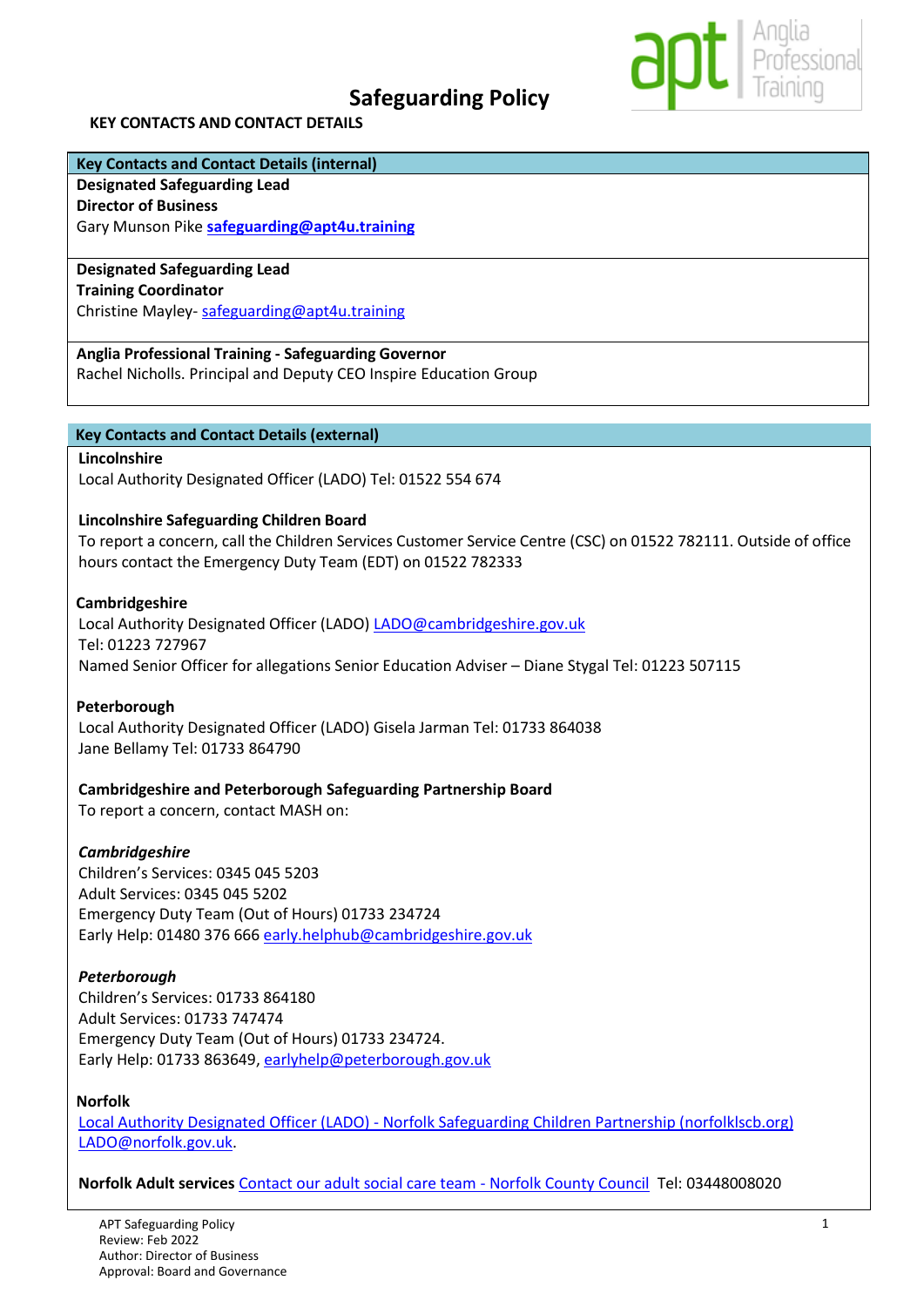# **Purpose**

Anglia Professional Training (APT) is committed to safeguarding and promoting the welfare of all its learners, staff, volunteers, visitors, contractors and partners. Any reference in the policy to a child, young person or learner applies to all those aged under 18. Anglia Professional Training's legal duty includesthe education and training of adults at risk. Any reference in the policy to an adult at risk applies to anyone over the age of 18 who may, for a variety of reasons, need community services and/or unable to protect him or herself from significant harm or exploitation.

Anglia Professional Training has developed procedures in line with, and taking account of, guidance issued by the Department for Education, the Association of Colleges (AoC) and other relevant bodies. Anglia Professional Training operates in line with the requirements of the Cambridgeshire and Peterborough Safeguarding Partnership Board (Children and Adults) and the Norfolk Adult Social care Team to cover our subcontracted services through Training Factor in Norwich.

The Director of Business is the named Designated Safeguarding Lead (DSL) who is responsible for ensuring organisational compliance to this policy and its procedures. There is a member of the Governing Body with specific responsibility forsafeguarding issues. There is also a Deputy Designated Safeguarding Lead (DDSL) whose role it is to monitor staff training and to initially follow up any safeguarding concerns or referrals.

# **Scope**

This policy applies to all learners and particularly children, young people and adults who may need support and all staff, volunteers, partners and families living and working at APT , other external facilities, in the workplace or distance learning.

To help ensure that children, young people and adults at risk are protected from abuse, all complaints, allegations or suspicions will be taken seriously and under this policy detailed herein.

Anglia Professional Training has incorporated child protection into the whole organisation approach to safeguarding and the term safeguarding is deemed to include child protection in all policies and procedures.

# **The Policy Statement**

# **1. Legislative Framework**

Anglia Professional Training operates its Safeguarding for All Policy through its acknowledgement and acceptance of its responsibilities set out in the Education Act 2002, Care Act 2014 and the Education and Training (Welfare of Children) Act 2021. Anglia Professional Training acknowledges its responsibility to adhere to other statutory frameworks and bodies including:

- [Keeping Children Safe in Education \(2021\)](https://assets.publishing.service.gov.uk/government/uploads/system/uploads/attachment_data/file/1007260/Keeping_children_safe_in_education_2021.pdf)
- [Working together to Safeguard Children \(2018\)](https://www.gov.uk/government/publications/working-together-to-safeguard-children--2)
- [Sexual Violence and Sexual Harassment between Children in Schools and Colleges 2018, 2021](https://assets.publishing.service.gov.uk/government/uploads/system/uploads/attachment_data/file/999239/SVSH_2021.pdf)
- [Sharing nudes and semi-nudes: advice for education settings working with children and](https://www.gov.uk/government/publications/sharing-nudes-and-semi-nudes-advice-for-education-settings-working-with-children-and-young-people/sharing-nudes-and-semi-nudes-advice-for-education-settings-working-with-children-and-young-people)  [young people \(2020\)](https://www.gov.uk/government/publications/sharing-nudes-and-semi-nudes-advice-for-education-settings-working-with-children-and-young-people/sharing-nudes-and-semi-nudes-advice-for-education-settings-working-with-children-and-young-people)
- [Prevent Duty Guidance \(2015, 2021\)](https://www.gov.uk/government/publications/prevent-duty-guidance)
- [NPCC When to Call the Police \(2020\)](https://www.npcc.police.uk/documents/Children%20and%20Young%20people/When%20to%20call%20the%20police%20guidance%20for%20schools%20and%20colleges.pdf)
- [Peterborough and Cambridge Safeguarding Board 'Inter-Agency Procedures'](https://www.safeguardingcambspeterborough.org.uk/)

# **2. Responsibilities**

# 2.1 Duties

All APT staff and volunteers should be aware of their responsibilities for safeguarding, child protection and appropriate behaviours as set out under this policy and the Anglia Professional Training Professional Standards. They should be prepared to identify children, young people and vulnerable adults who may benefit from early help.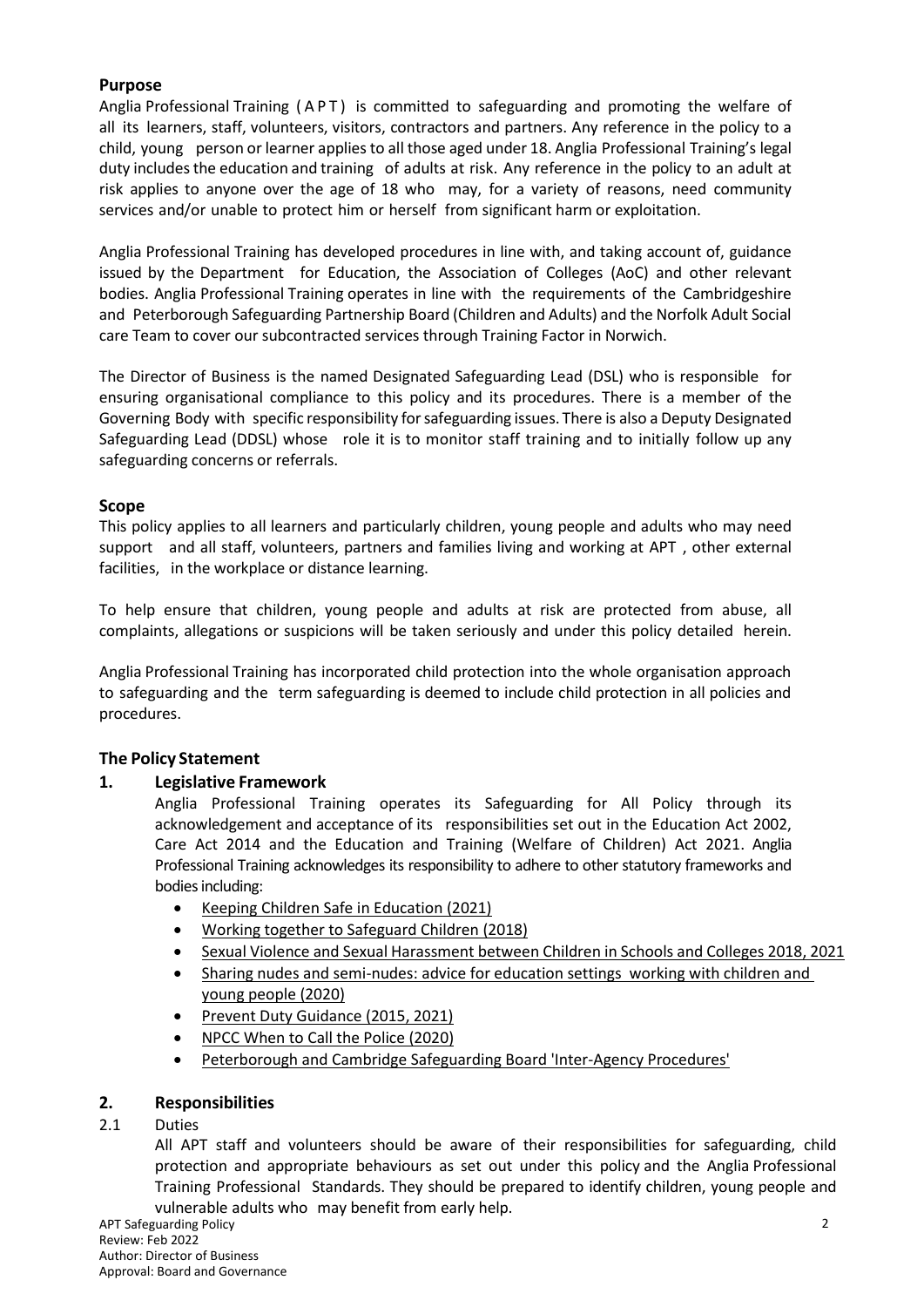Early help means providing support as soon as a problem emerges. The Early Help Assessment is a single assessment that is created with the family. It should reflect their views, wishes and feelings and what they want to change. It is shared when appropriate (and where there is consent) with other professionals who are working in a co-ordinated way to support the family. Early Help Assessments are completed by any professional or partner agency who comes into direct contact with families, and who has identified more than one unmet need that would benefit from a multiagency support approach. In the first instance staff should discuss early help requirements with the designated safeguarding person. Staff may be required to share information to support other agencies and professionals in an Early Help Assessment.

Staff are also responsible for raising any concerns about safeguarding through the appropriate channels as identified in this policy, and if for any reason they are not able to do so, to raise them through the Anglia Professional Training Whistleblowing Policy.

Staff should in particular be alerted to the potential need for early help for a young person who:

- Is disabled and has specific additional needs
- Has special educational needs (whether or not they have a statutory Education, Health and Care Plan)
- Is a Young Carer
- Is showing signs of being drawn into anti-social or criminal behaviour, including gang involvement and association with organised crime groups
- Is frequently missing/goes missing from care or from home
- Is at risk of modern slavery, trafficking or exploitation
- Is at risk of being radicalised or exploited
- Is in a family circumstance presenting challenges for the child, such as drug and alcohol misuse, adult mental health issues and domestic abuse
- Is misusing drugs or alcohol themselves
- Has returned home to their family from care
- Is privately fostered.

Any referrals will normally be made by the Deputy Designated Safeguarding Lead, as this aids consistency and careful monitoring.

For young people under the age of 18 years, Anglia Professional Training will follow the procedures set out in the Cambridgeshire and Peterborough Safeguarding Children Partnership Board 'Inter-Agency Procedures'.

# 2.2 Anglia Professional Training will:

- Have a nominated Governor on the Board whose role is to ensure that APT has an effective policy, locally agreed procedures are in place and that the policy and structures supporting safeguarding are reviewed annually
- Establish and maintain an environment where learners feel safe, including in a digital context and are encouraged to talk and are listened to
- Engage fully in the Early Help process to maximise the opportunity for timely intervention
- Ensure learners know that there are members of staff whom they can approach if they are worried about a safeguarding issue and that their concerns will be taken seriously and acted upon as appropriate
- Include opportunities in the curriculum for learners to develop the skills they need to recognise abuse and stay safe
- Ensure the role of the Designated Safeguarding Lead (DSL) is undertaken by the Director of Business. The DSL will take the lead for responsibility for safeguarding and child protection. Whilst the activities of the DSL can be delegated to appropriately trained deputies, (Deputy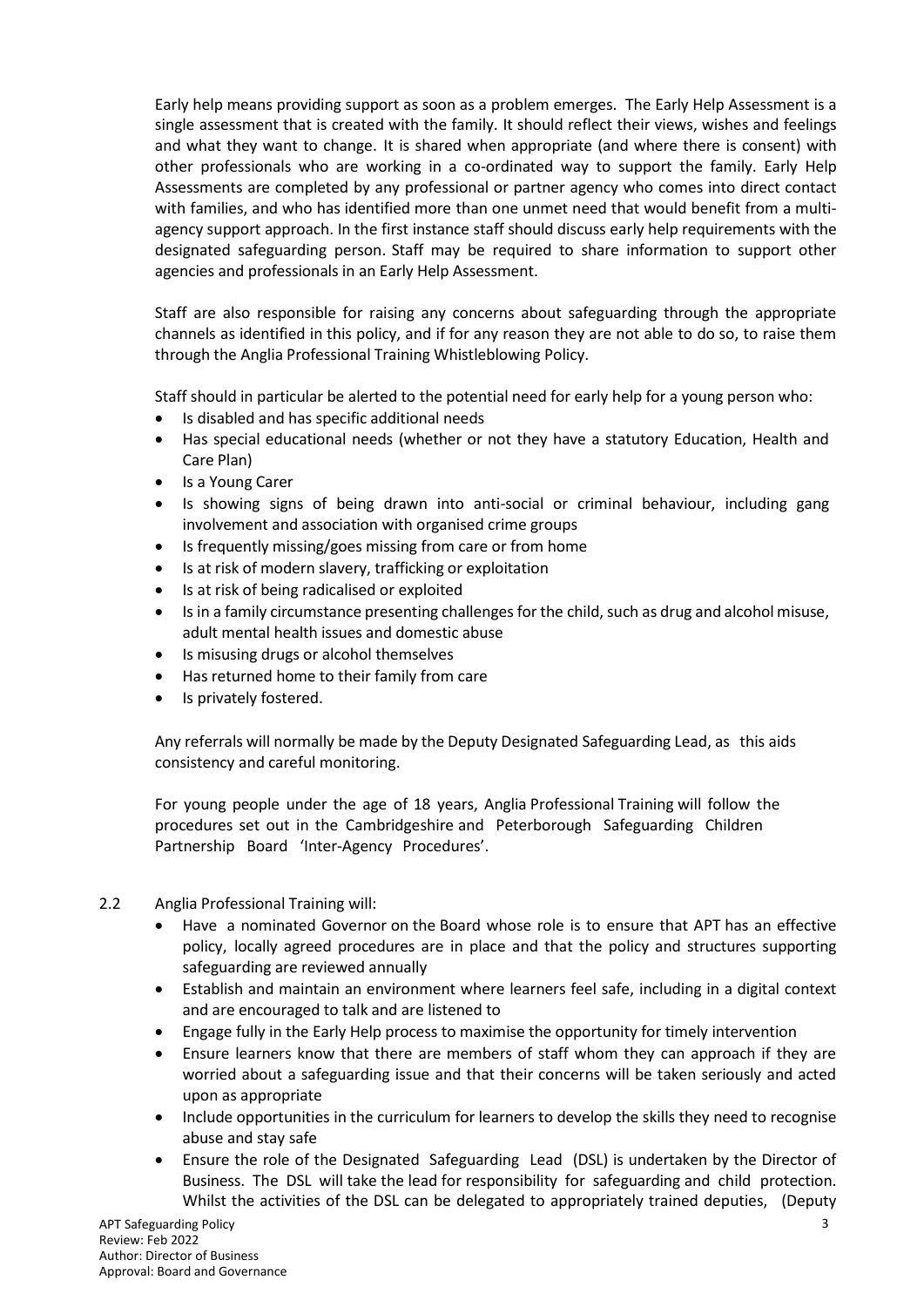Designated Safeguarding Lead, DDSL), the lead responsibility for child protection remains with the DSL. The role of DSL and DDSL will be explicit in the role holder's job description with time and training to undertake their duties

- Ensure that the DSLs and all deputies (DDSLs) undertake the appropriate training and that this is updated every two years. In addition, that knowledge and skills are refreshed at regular intervals throughout the year
- 2.3 The Designated Safeguarding Lead will:
	- Take the lead responsibility. During term time and Anglia Professional Training hours they will ensure a Designated Deputy will always be available and can be contacted. See Appendix 1 for key contacts and detail
	- Ensure they and any deputies liaise with the three safeguarding partners (Local Authority, Clinical Commissioning Group and Police) as appropriate and work with other agencies in line with Working Together to Safeguard Children, 2018.
	- Liaise with the Principal of Peterborough College to inform him/her of any issues and ongoing investigations
	- As required, liaise with the 'case manager' and the designated officers at the local authority (LADO) for child protection concerns in cases which concern a staff member
	- Undertake Prevent Lead training and ensure training and processes are in place for case referral to the Channel programme where there is a radicalisation concern. Where appropriate attending the Channel panel to help with this assessment
	- Promote educational outcomes by sharing information about the welfare, safeguarding and child protection issues that children (including children with a social worker) are experiencing/have experienced with teachers
	- Ensure that Anglia Professional Training has a clear, usable safeguarding policy that is updated annually. Ensure each member of staff has access to and understands the safeguarding policy especially new or part-time staff who may work with different establishments
	- Ensure all staff members undergo safeguarding and child protection training at induction. Ensure that staff training is regularly updated and that in addition to this training all staff members receive regular safeguarding and child protection updates as required but at least annually.
	- Ensure that every member of staff and the governing body knows who the Designated Safeguarding Leads and Deputies are and the procedures for passing on concerns from the point of induction
	- Ensure that all staff recognise their duty and feel able to raise concerns about poor or unsafe practice concerning children and that such concerns are addressed sensitively and effectively promptly following the Whistle Blowing Poilcy
	- Ensure that Anglia Professional Training operates within the legislative framework and recommended guidance
	- Provide a report to the Governors annually detailing any changes to policy and procedures, training undertaken and other relevant issues.
- 2.4 The Deputy Designated Safeguarding Lead will:
	- Oversee safeguarding matters daily
	- Decide upon the appropriate level of response to specific concerns about a child or vulnerable adult e.g. discuss with parents or employers, offer an Early Help Assessment or refer to Children's Social Care
	- Act as a source of support, advice and expertise within APT when deciding whether to make a referral by liaising with relevant agencies
	- Undertake duties to support the DSL with those outlined above
	- Be available to provide advice and support to other staff on safeguarding issues
	- Have particular responsibility to be available to listen to children, young people and vulnerable adults studying at Anglia Professional Training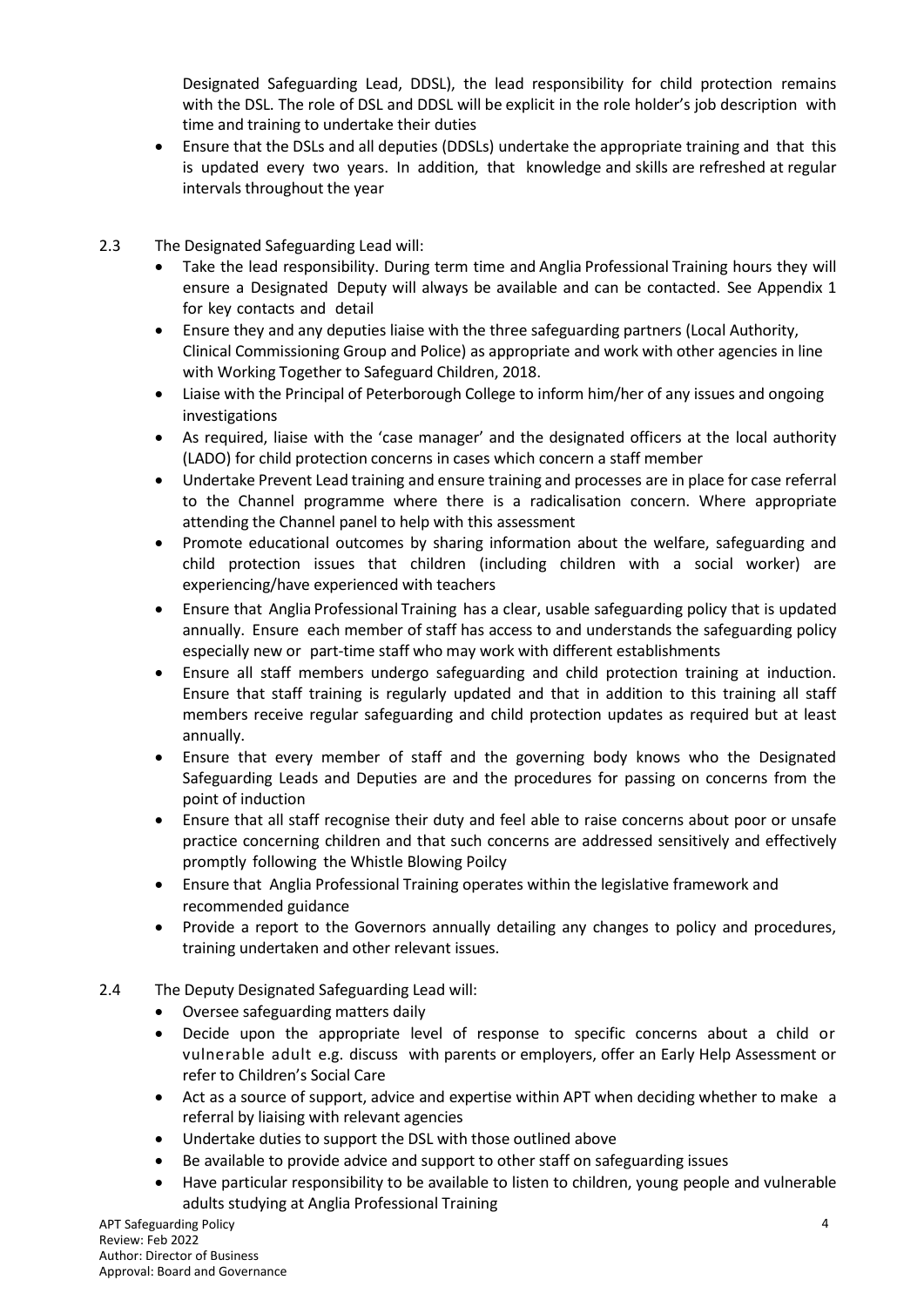- Deal with individual cases, including attending case conferences and review meetings as appropriate
- Liaise with Children's/Adult Social Care and/or Police (and/or any other appropriate agencies as necessary to safeguard the welfare for children, young people and vulnerable adults
- Represent Anglia Professional Training in Multi-Agency working
- Gather information from all relevant sources to contribute to an assessment at Core Group meetings/Children in Need meetings. Co-ordinate the implementation for any aspects of the Child Protection Plan/Child in Need Plan to which we have agreed
- Help staff to devise and co-ordinate strategies to support learners who are particularly vulnerable including notifying Children's Services when there is an unexplained absence for a child who is the subject of a Child Protection Plan, a child/young person/vulnerable adult is missing from education or if a learner who is the subject of a Child Protection Plan is excluded
- Ensure that accurate safeguarding records relating to individual learners are kept separate from the academic file in a secure place
- Have received appropriate training and that this is updated every two years. In addition, that knowledge and skills are refreshed at regular intervalsthroughout the year
- Deliver training to staff as required.
- 2.5 All Anglia Professional Training staff will:
	- Know the name of the designated person and her/his role
	- Know that they have individual responsibility for referring safeguarding concerns to a designated member of the Safeguarding Team and understand the procedure. See Appendix 2 - Flowchart For dealing with concerns, suspicions or disclosures of harm, abuse, risk of radicalisation, peer on peer abuse or any other safeguarding concern
	- Know where the Safeguarding Policy is located
	- All staff are required to read and understand Part 1 of the 'Keeping Children Safe in Education' 2021 statutory guidance for schools and colleges.
	- Attend training from the point of their induction and undertake annual refreshers, so they know:
		- Their personal responsibility
		- The need to be vigilant in identifying cases of abuse
		- How to support and to respond to a child, young person or vulnerable adult who tells of abuse
		- In addition, staff will receive regular updates on local and national themes.
- 2.6 The Governing Body will:
	- Designate a Governor for child protection and safeguarding who will oversee the APT policy and practise and champion safeguarding issues
	- Review safeguarding policies and procedures annually
	- Liaise closely with the Designated Safeguarding Lead to monitor procedures and practice, and ensure compliance with Norfolk, Cambridgeshire and Peterborough Safeguarding Partnership Boards (Children and Adults) 'Inter-Agency Procedures'
	- Ensure a robust policy is in place around safer recruitment and audit the Single Central Record
	- Ensure safe and timely management of concerns and allegations
	- Ensure deficiencies or weaknesses in safeguarding arrangements are remedied without delay
	- Understand that information on individual child protection cases or situations is confidential and will not be discussed.
	- Keep up to date with Prevent and Safeguarding training
	- Will receive an annual Safeguarding Report

# **3. The Prevent Duty**

Prevent is one of the four elements of CONTEST, the Government's counter-terrorism strategy. It aims to stop people becoming terrorists or supporting terrorism.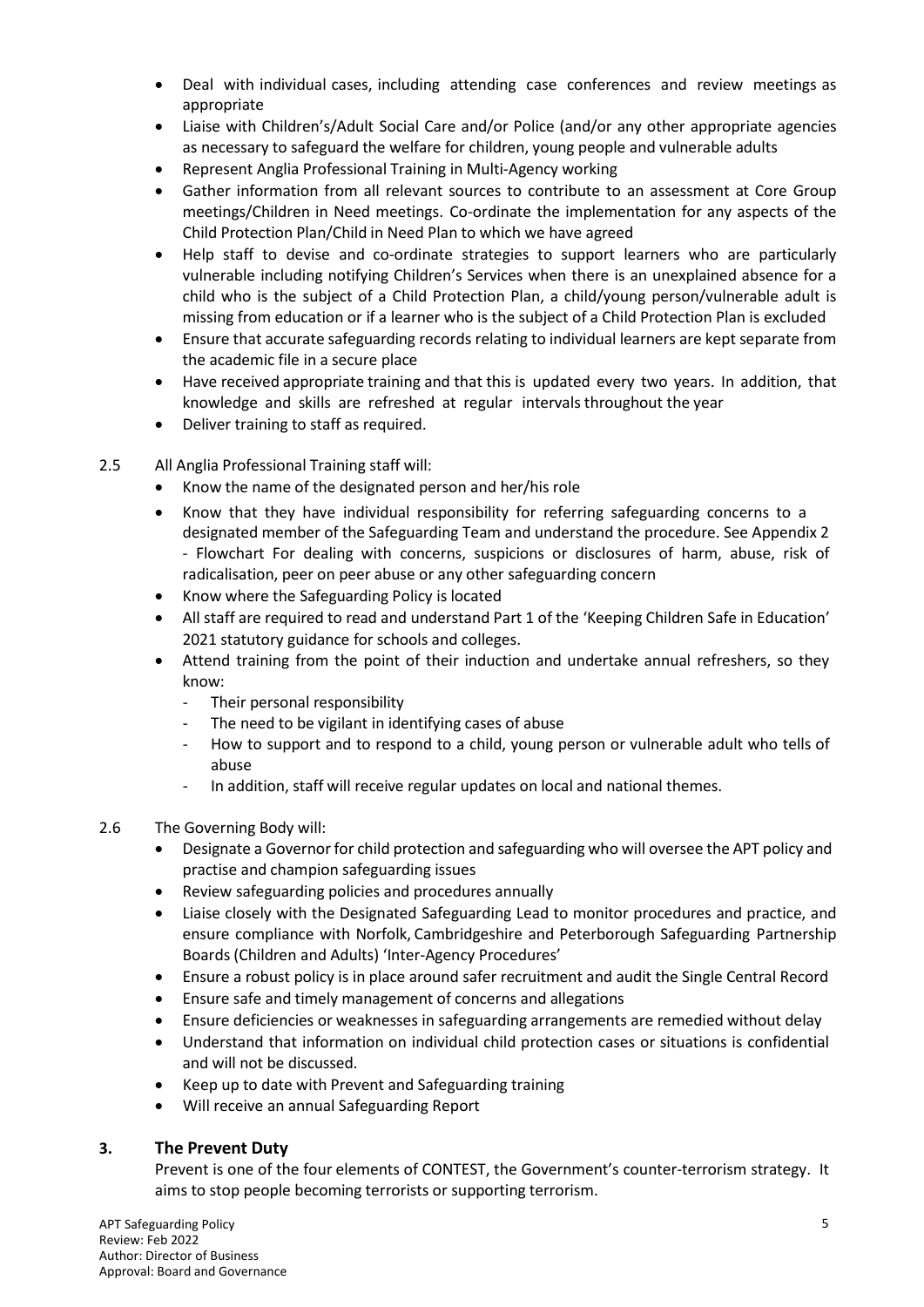The Prevent strategy:

- Responds to the ideological challenge we face from terrorism and aspects of extremism, and the threat we face from those who promote these views
- Provides practical help to prevent people from being drawn into terrorism and ensue they are given appropriate advice and support
- Works with a wide range of sectors (including education, criminal justice, faith, charities, online and health) where there are risks of radicalisation that need to be dealt with.

The strategy covers all forms of terrorism, including far-right extremism and some aspects of nonviolent extremism.

The Home Office works with local authorities, a wide range of government departments and community organisations to deliver the Prevent strategy. The police also play a significant role in Prevent, in much the same way as they do when taking a preventative approach to other crimes.

The Home Office uses a range of measures to challenge extremism in the UK, including:

- Where necessary, preventing apologists for terrorism and extremism from travelling to this country
- Giving guidance to local authorities and institutions to understand the threat from extremism and the statutory powers available to them to challenge extremist speakers
- Funding a specialist police unit that works to remove online content that breaches terrorist legislation
- Supporting community-based campaigns and activity which can effectively rebut terrorist and extremist propaganda and offer alternative views to our most vulnerable target audiences - in this context they work with a range of civil society organisations
- Supporting people who are at risk of being drawn into terrorist activity through the Channel process

# **4. Channel**

Channel is a voluntary, confidential support programme that focuses on providing support at an early stage to those who are vulnerable to being drawn into terrorism. Prevent referrals may be passed to a multi-agency Channel panel, which will determine the individual's vulnerability and consider the appropriate support.

**Channel Contact Details** Lincolnshire [prevent@lincs.pnn.police.uk](mailto:prevent@lincs.pnn.police.uk) [channel@lincs.pnn.police.uk](mailto:channel@lincs.pnn.police.uk) Cambridgeshire [prevent@cambs.pnn.police.uk](mailto:prevent@cambs.pnn.police.uk)

# 4.1 The Counter-Terrorism and Security Act (2015):

- This Act places a duty on specified authorities, including Further and Higher Education, to have due regard to the need to prevent people from being drawn into terrorism (the Prevent Duty)
- APT is committed to supporting vulnerable learners through its safeguarding policies and procedures and recognises that this can support the organisations contribution to the Prevent Duty
- Referral for any issue concerning potential radicalisation to extremism should be managed as any other safeguarding referral.

# **5. Supporting Learners at Risk**

APT recognisesthat all learners can be at risk of harm and that mental health problems can, in some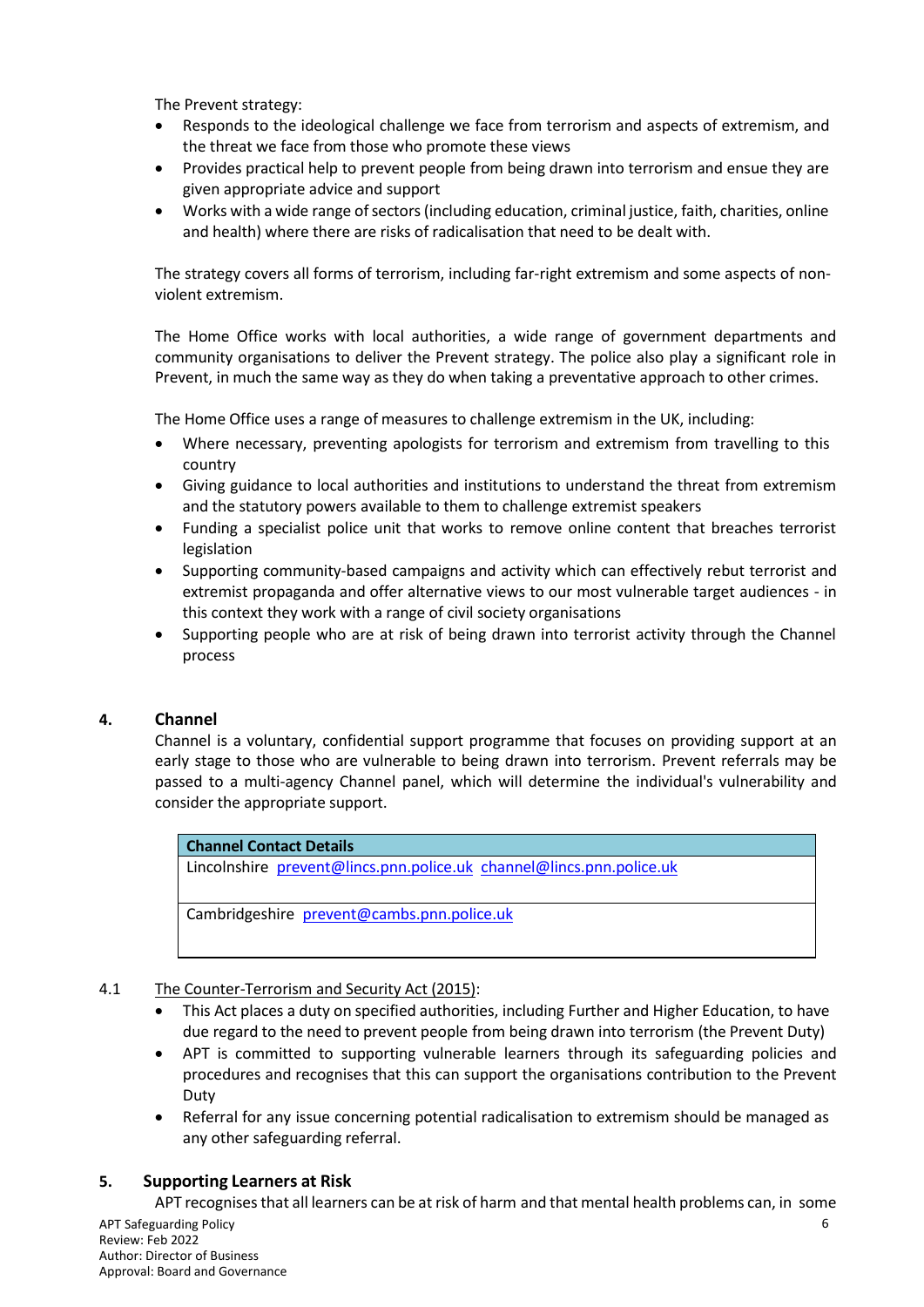cases, be an indicator that a child has suffered or is at risk of suffering abuse, neglect or exploitation. In addition, certain groups of learners have the potential to be more vulnerable and at risk. These are:

- Children requiring mental health support
- Care Leavers
- Children in Care and those previously in care
- Children and adults with Special Educational Needs and or Disabilities

# 5.1 Learners with Special Educational Needs and/or Disabilities

Evidence suggests that learners with Special Education Needs and/or Disabilities (SEND) are more likely to suffer neglect or be abused. Anglia Professional Training safeguards all learners but it is particularly aware of the need to protect and safeguard this vulnerable group. Learners with SEND are identified and recorded on MIS systems. Learner files are read by all staff who work with the young person. Educational, Health and Care Plan (EHCP) outcomes are also recorded and regularly reviewed with the learner's parent/guardian/carer and Local Authority.

Children with SEND can face specific challenges that staff should be aware of:

- Higher risk of being left out
- The disproportionate impact of bullying
- Difficulties with communication can make disclosures and investigations difficult
- Awareness that behaviour, mood and injury may relate to abuse and not just their SEND

Additional support, mentoring, space for quiet reflection, tutorials to build resilience and develop communication skills are very important strategies that are used to mitigate these challenges.

The organisation recognises that learners who have been abused or witness to abuse can find it difficult to develop a sense of self-worth or view the world as a positive place. APT may be the only stable, secure and predictable element of an 'at risk' learner's life. However, it is important to note that the behaviour of learners at risk may present as challenging, defiant or withdrawn.

Anglia Professional Training aims to identify learners at risk through a variety of methods:

- Application and enrolment screening
- School liaison and references
- EHCP consultations and review process
- Induction process
- Student finance application form screening
- Disciplinary referrals
- Academic and support staff reporting and monitoring
- Self-referral

Anglia Professional Training aims to support learners by:

- Forging excellent working partnerships with other education providers and agencies which, in turn, can help to inform as to a learner's specific issues and needs. For example; learners who are 'Looked after Children' or who are subject to a 'Child Protection' or 'Child in Need' plan when they come to APT
- A curriculum which encourages confidence, self-esteem and self-motivation
- A whole organisation 'culture of safety' which promotes a positive, supportive and secure
- environment which provides all with a sense of being respected and valued
- Consistent implementation of learner codes of conduct and behavioural policies which ensure that learners know that some behaviour is unacceptable
- Strong links with external partners as well as local and national agencies to ensure a multidisciplinary approach to support for learners
- Development of a responsive and knowledgeable staff group, trained to respond appropriately in safeguarding situations

APT Safeguarding Policy Review: Feb 2022 Author: Director of Business Approval: Board and Governance Effective absence reporting, which can be an early indicator of concern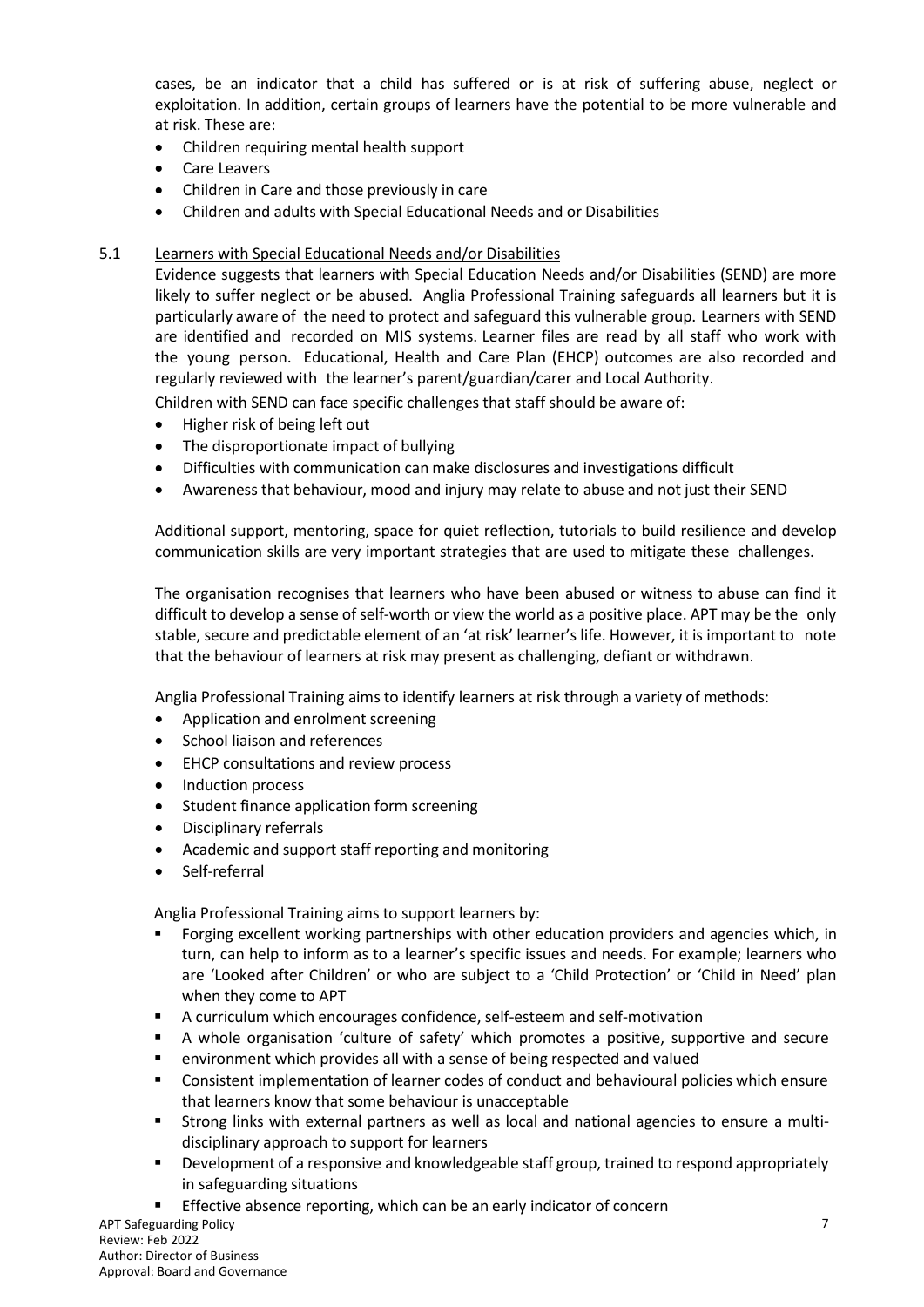- Learners being encouraged to state how 'safe' they feel via learner voice opportunities and
- pastoral tutorials which also encourage learners to adopt safe and responsible practices
- Collecting two emergency contact details at the point of enrolment
- 5.2 Induction activities are also organised to supportthe development of learners' awareness ofthese issues and how to keep themselves safe.

# 5.3 Early Help

If early help is appropriate, the DDSL will generally lead on liaising with other agencies and setting up an inter-agency assessment as appropriate. Staff may be required to support other agencies and professionals in an Early Help Assessment, in some cases acting as the lead practitioner. Any such cases should be kept under constant review and consideration given to a referral to Children's Social Care for assessment for statutory services if the child's situation does not appear to be improving or is getting worse.

# 5.4 Safeguarding Issues

**All** staff should have an awareness of safeguarding issues that can put children and vulnerable adults at risk of harm. Behaviours linked to issues such as drug-taking, alcohol abuse, deliberately missing education and sexting (also known as youth produced sexual imagery) put children in danger.

**All** staff should be aware that safeguarding incidents and/or behaviours can be associated with factors outside the college and/or can occur between children/young people outside of these environments. All staff, but especially the DSL and deputy should consider whether children are at risk of abuse or exploitation in situations outside their families. Extra-familial harms take a variety of different forms and learners can be vulnerable to multiple harms including (but not limited to) sexual exploitation, criminal exploitation, and serious youth violence.

# 5.5 Peer on Peer Abuse

As part of the new 'Keeping Children Safe in Education 2021' the definition of peer on peer abuse is much clearer. APT will robustly deal with all allegations or suspicions of peer on peer abuse and appropriate safeguarding and learner disciplinary processes will be followed.

**All** staff should be aware that children can abuse other children (often referred to as peer on peer abuse). This is most likely to include, but may not be limited to:

- Bullying (including cyberbullying)
- Physical abuse such as hitting, kicking, shaking, biting, hair pulling or otherwise causing physical harm
- Sexual violence, such as rape, assault by penetration and sexual assault
- Sexual harassment, such as sexual comments, remarks, jokes and online sexual harassment, which may be stand-alone or part of a broader pattern of abuse
- Upskirting (part of the Voyeurism (Offences) Act, April 2019), typically involves taking a picture under a person's clothing without them knowing, with the intention of viewing their genitals or buttocks to obtain sexual gratification, or cause the victim humiliation, distress or alarm Sexting (also known as youth produced sexual imagery)
- Initiation/hazing type violence and rituals.

**All** staff should be clear about the APT policy and procedures with regards to peer on peer abuse.

# 5.6 Professional Confidentiality

A member of staff must never agree with a learner to keep a secret and where there is a safeguarding concern, this must be reported to a member of the Safeguarding Team and may require further investigation by the appropriate authorities.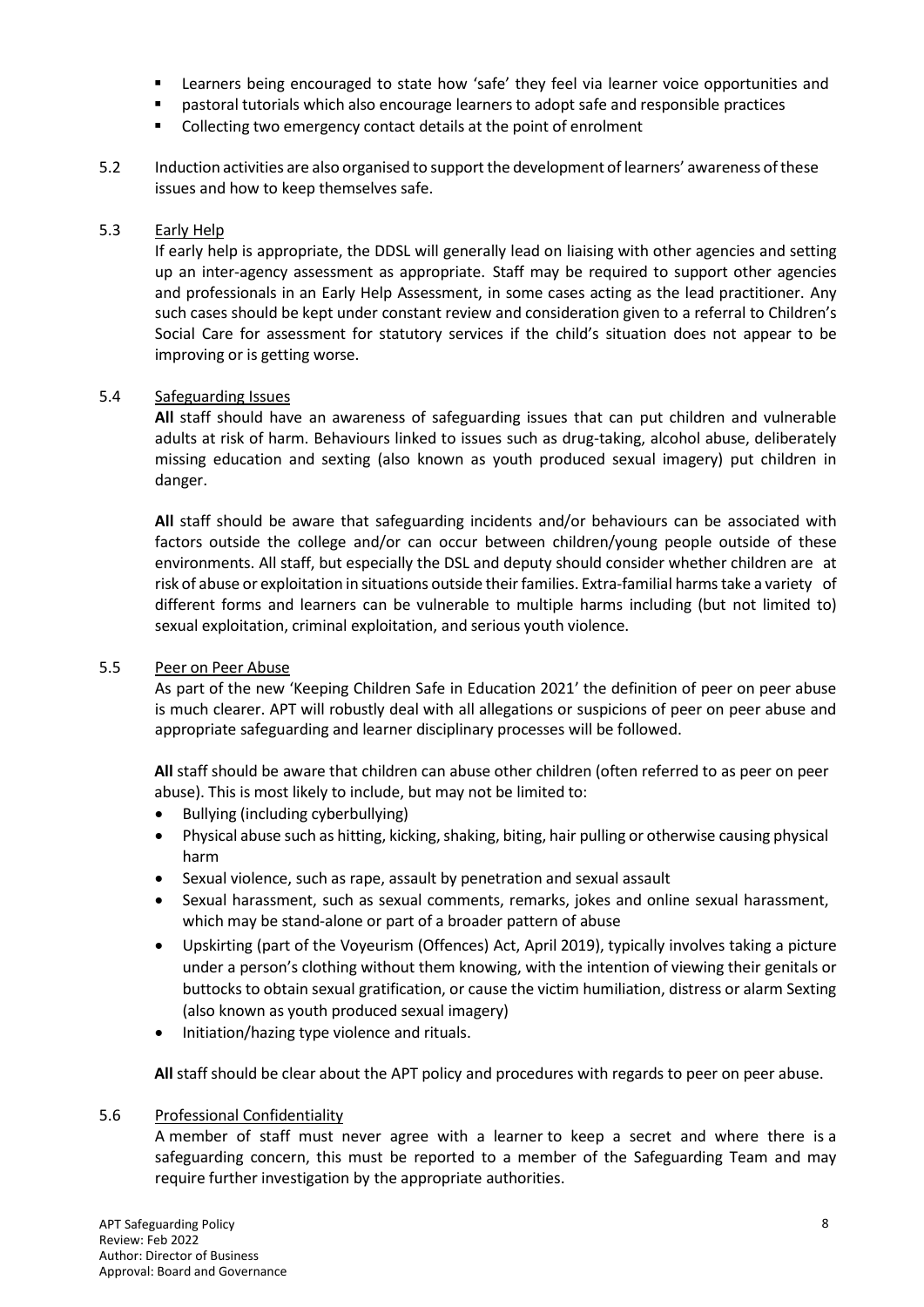Staff will be informed of relevant information in respect of individual cases on a 'need to know basis' only. Any information shared with a member of staff in this way must be held confidentially by themselves.

# 5.7 Working in Partnership

Anglia Professional Training will assist the Local Authority, Police and Clinical Commissioning Groups to exercise their statutory functions. Where provision is provided by APT to a partner organisation such as a sub-contractor, APT will liaise with staff in the partner organisation to ensure that local procedures and protocols are adhered to.

In terms of partner agencies, awareness and appreciation of the role of others are essential for effective collaboration between practitioners and their organisations. Inter-agency and collaborative work are central to good practice in safeguarding.

They will refer concerns that a child or young person might be at risk of significant harm to the appropriate agency.

Safeguarding of children and individuals at risk is a processing condition that allows for the sharing of 'special category personal data. As such data and information can be shared by practitioners even without consent where there is good reason to do so. Sharing of information will enhance t h e safeguarding of a child in a timely manner, it is not reasonably expected that consent can be gained or to gain consent would place the child at risk.

# 5.8 Links and Referrals within the Local Authority

Any external referral for a learner must be made to the local authority in which they reside. The Safeguarding Team have the relevant contact details and key contacts are on page 1.

# 5.9 Mental Health

It is important to promote positive mental health and wellbeing, which is necessary to support young people to engage in learning. All APT staff are well placed to observe young people day to day in class and also during online sessions and identify those whose behaviour suggests that they may be experiencing a mental health problem or be at risk of developing one. If a staff member has a mental health concern about a young person that is also a safeguarding concern, immediate action should be taken, and raised with the DSL or DDSL. The DDSL will continue to signpost learners and engage with local authorities and voluntary sector mental health organisations to ensure specialist support is in place.

# **6. Preventing Unsuitable People from Working with Children**

The Board is responsible for ensuring that Anglia Professional Training follows safe recruitment processes, including:

- Ensuring that staff responsible for recruitment have the necessary guidance on how to conduct safer recruitment, including that they keep the required records of interviews and questions asked etc. in line with the Safer Recruitment and Selection Policy. Staff responsible for recruitment are required to access the guidance available from HR at Peterborough College and seek their advice as required
- Operating safe recruitment practices for its employees and visitors including ensuring appropriate DBS, self-declaration, identity, right to work, health and reference checks are undertaken according to Part 3 of 'Keeping Children Safe in Education' (2021).
- Ensuring any recruits who do not have a valid DBS disclosure will not be allowed unsupervised access to children under the age of 18 or vulnerable adults until this has been received. A risk assessment will be undertaken and agreed upon by the Director of Business on every occasion before the member of staff can commence employment
- Ensuring the upkeep of a single central record of all staff, supply staff<sup>1</sup>, volunteers, Governors and frequent visitors (visiting associates) following government guidance and the Disclosure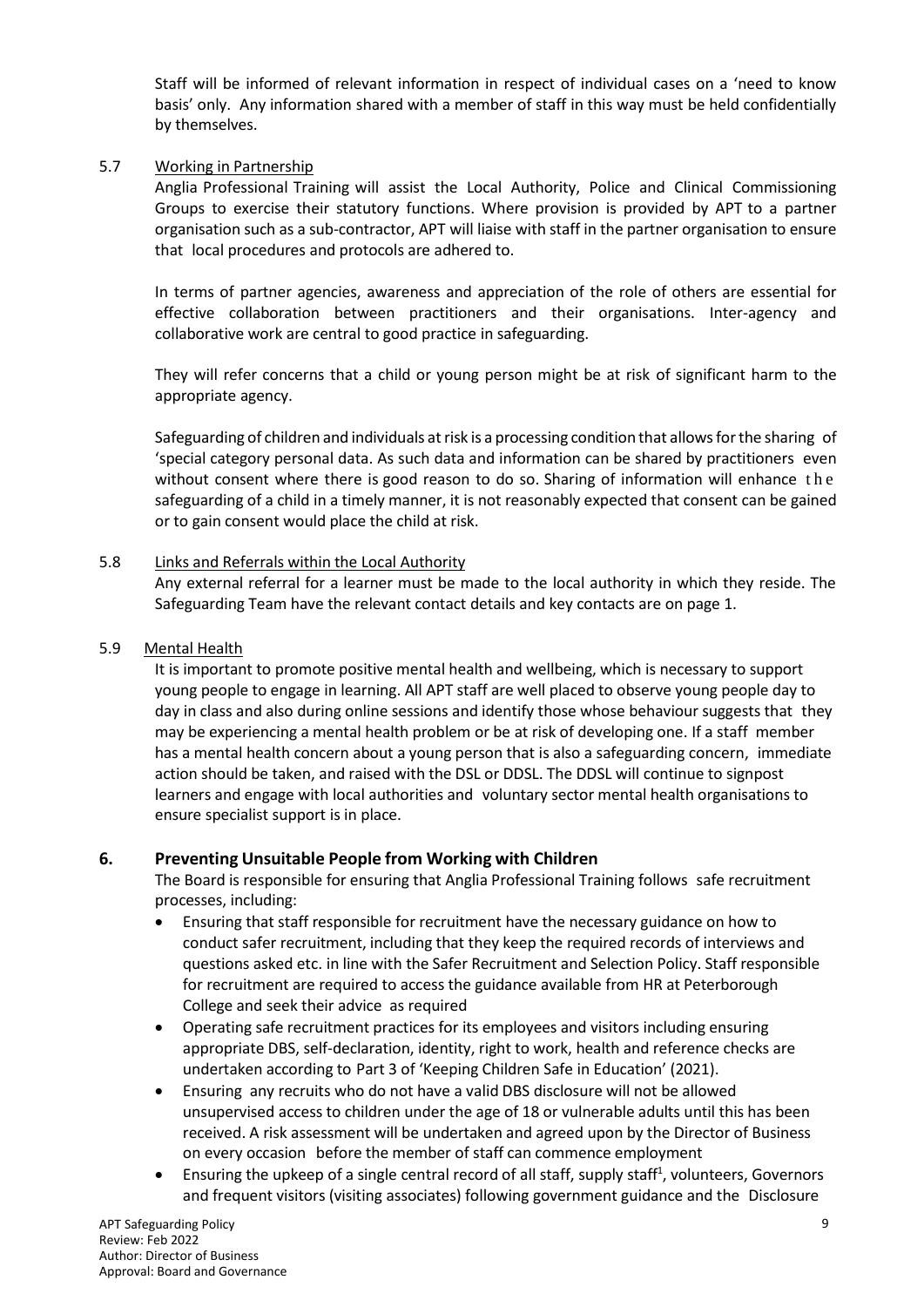and Barring Service Policy

- Referring to the DBS and any other relevant professional bodies anyone who has harmed, or poses a risk of harm, to a child/young person/vulnerable adult
- Ensuring existing staff complete and sign an annual self-declaration asking whether, since their last DBS check, they have received a conviction, caution, reprimand or a warning which has been recorded on a police central record, (includes 'spent' and 'unspent' convictions) or if any information has been held locally by police forces that are grounds to be considered relevant. This also includes any information that may be held on the DBS's children and adults barred list.

# 6.1 Allegations of Abuse against a Staff Member

"Low level concerns" about a staff member's conduct will be raised with the Designated Safeguarding Lead or the Deputy Designated Safeguarding Lead in the first instance. Examples could include, but are not limited to:

- Being over-friendly with a child/young person/vulnerable adult
- Having favourites
- Taking photographs of children/young adults/vulnerable adults on their mobile phone
- Engaging with a child/young adult/vulnerable adult on a one to one basis in a secluded area or behind a closed door or
- Using inappropriate, sexualised, intimidating or offensive language

Any allegation of abuse made against a member of staff (including supply staff<sup>1</sup> volunteers) will be reported straight away to the Director of Business. In cases where the Director of Business is the subject of an allegation, it will be reported to the Board. APT will follow the procedures set out in Part 4 of 'Keeping Children Safe in Education' (2021).

The Designated Safeguarding Lead, in liaison with Human Resources at Peterborough College will consult with the Local Authority Designated Officer (LADO) in the event of an allegation being made against a member of staff, supply staff<sup>1</sup> or volunteer, where the allegation meets the criteria set out in Part 4 of 'Keeping Children Safe in Education', (2021).

Anglia Professional Training will inform the Education Skills Funding Agency (ESFA) directly if the institution itself, or one of its subcontractors, is the subject of an investigation by the Local Authority or the police in connection with a Prevent issue or safeguarding related concern. In such circumstances, the Director of Business will email [Enquiries.EFA@education.gov.uk](mailto:Enquiries.EFA@education.gov.uk) with appropriate details.

Anglia Professional Training will ensure that any disciplinary proceedings against staff, supply staff, volunteers Governors and frequent visitors relating to child protection matters are concluded in full even when the member of staff, supply staff or volunteer is no longer employed and that notification of any concerns is made to the relevant authorities and professional bodies and included in references where applicable.

Staff (including supply staff and volunteers) who are the subject of an allegation have the right to have their case dealt with fairly, quickly, and consistently and to be kept informed of its progress. Suspension is not mandatory, nor is it automatic but, in some cases, staff may be suspended where this is deemed to be the best way to ensure that children are protected.

Consideration must be given to the needs of the child and a recognition that a learner may make an allegation against an innocent party because they are too afraid to name the real perpetrator. It is rare for a child to make an entirely false or malicious allegation, although misunderstandings and misinterpretations of events do happen.

# 6.2 Training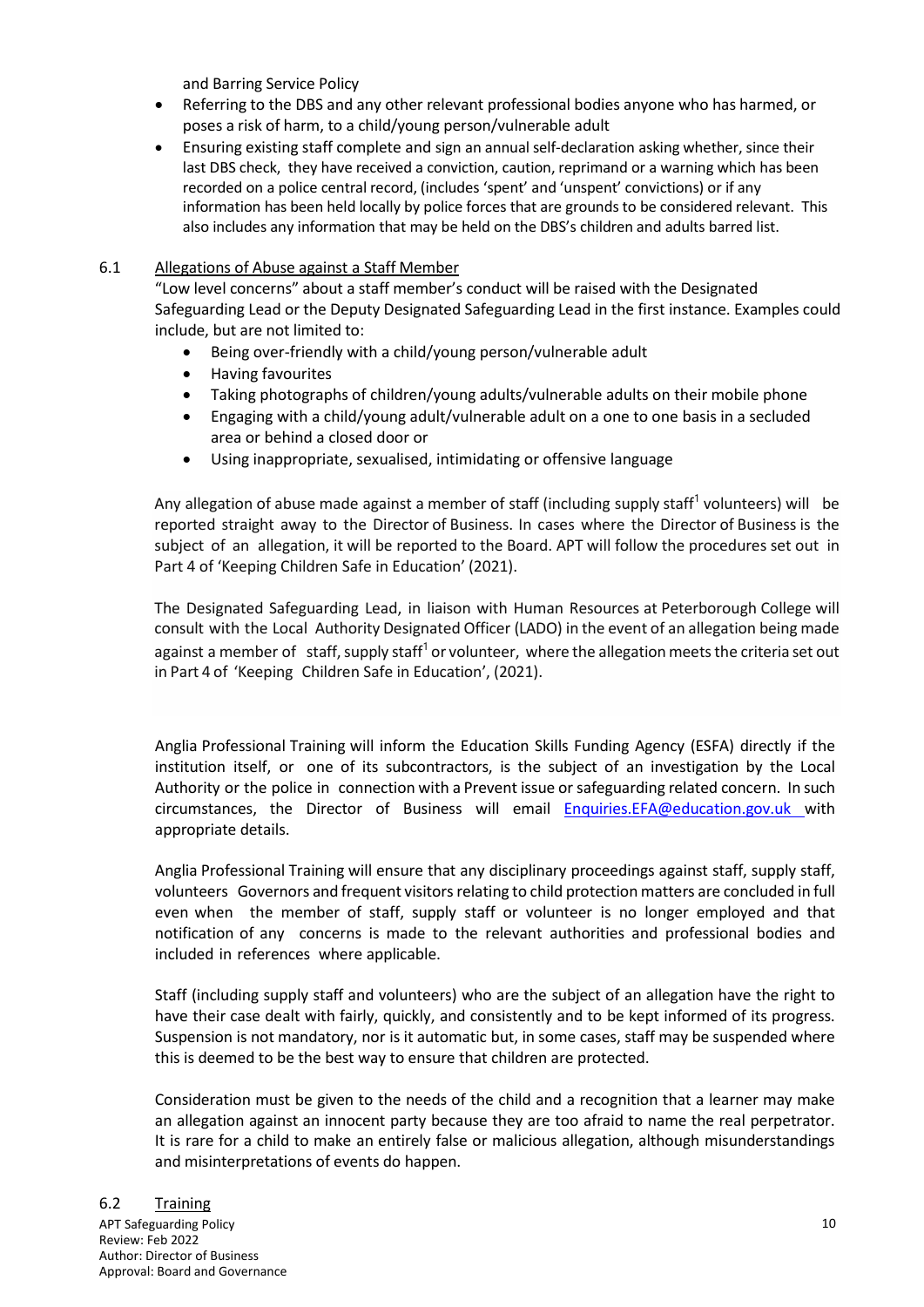All staff will receive training to familiarise themselves with child protection issues and responsibilities alongside APT's procedures and policies. Anglia Professional Training will undertake a rolling programme of training aimed at ensuring the availability of training at induction, for refreshers and relating to legislation updates, local and national themes.

Anglia Professional Training will ensure that all staff, supply staff and volunteers:

- Are aware of the need for maintaining appropriate and professional boundaries in their relationships with learners and parents/carers as advised within the Local Authority's Code of Conduct: 'Guidance for Safer Working Practice for Adults who work with Children and Young People in Education Settings' (May 2019)
- As part of the Induction process receive guidance about how to create appropriate professional boundaries (in both the real and virtual world) with all children and young people, especially those with a disability or who are vulnerable
- Are aware that sexual relationships with pupils aged under 18 are unlawful and could result in legal proceedings taken against them under the Sexual Offences Act 2003 (Abuse of Position of Trust)
- Are aware communication between learner and staff, by whatever method, are transparent and take place within clear and explicit professional boundaries and are open to scrutiny
- Are aware of their whistleblowing responsibilities to promptly report any concerns in the interests of protecting learners and staff from poor practice and/or unsuitable behaviour. This includes the requirement to self-disclose any personal issues which may impact on their suitability to work in an education setting.

Where a member of staff feels unable to raise an issue with their employer or feels that their genuine concerns are not being addressed, the NSPCC whistleblowing helpline is available on 0808 800 5000 or email [help@nspcc.org.uk](mailto:help@nspcc.org.uk)

# 6.3 Records and Monitoring

APT will maintain up-to-date and accurate records of any cause for concern in regards to learners. There is also an indication of the status of each individual case and when it is deemed appropriate to pass this information to other agencies.

Members of staff receiving a disclosure of or noticing signs of abuse should refer to the DSL or DDSL as soon as possible, recording these concerns accurately and factually, without opinion or judgement. All records are kept up-to-date, securely, with restrictions on access limited to Safeguarding and appropriate personnel only. This database also provides statistics that help to inform the nature of support and where extra resources may be needed.

# **7. Workplace Learning**

- Organisations that offer work-based/workplace learning for Anglia Professional Training apprentices will be vetted and risk assessed for their suitability to do so
- Organisations will be made aware of their specific responsibilities in relation to safeguarding apprentices who are 16-18 years of age. (up to the age of 18)
- When the assessment suggests that an employer does not have safeguarding policies or awareness of safeguarding issues, or where there is any evidence of risks to a learner's safety, APT will ensure that no apprentices are placed with that employer until assurance is provided that suitable policies and procedures are in place
- Employers will be given details of who to contact should they have concerns and support with any signposting, information advice and guidance where appropriate
- Young people and vulnerable adults who are placed with employers will be given clear advice about whom to contact if they are worried or uncomfortable about the surroundings, or if they suffer abuse.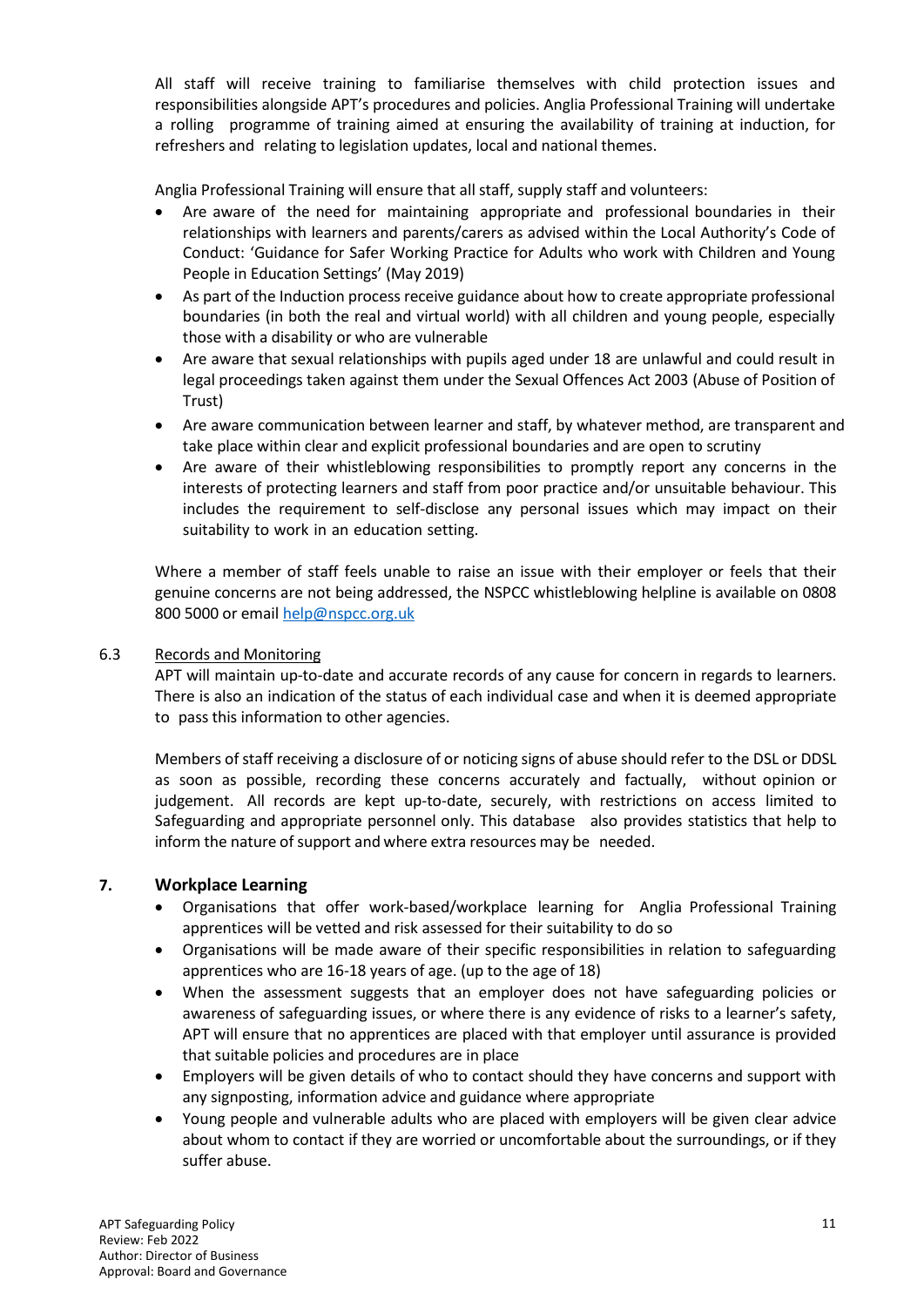# **8. Online Safety**

It is important that all staff who interact with learners, including working online, continue to look out for signs a child or young person may be at risk. Any such concerns should be dealt with in accordance with Anglia Professional Training Safeguarding for All Policy and where appropriate, the DDSL should be notified and made aware of any concerns.

The use of technology has become a significant component of many safeguarding issues. Child sexual exploitation; radicalisation; sexual predation: technology often provides the platform that facilitates harm.

The breadth of issues classified within online safety is considerable, but can be categorised into three areas of risk:

- **Content**: being exposed to illegal, inappropriate or harmful material; for example pornography, fake news, racist or radical and extremist views.
- **Contact:** being subjected to harmful online interaction with other users; for example commercial advertising as well as adults posing as children or young adults.
- **Conduct**: personal online behaviour that increases the likelihood of, or causes, harm; for example making, sending and receiving explicit images, or online bullying

Guidance is available to staff around safe teaching and learning when working remotely.

Anglia Professional Training has acceptable use policies for staff and learners which should be considered in line with this policy.

# **9. Appendices**

- Appendix 1 Flow Chart for dealing with Concerns, suspicions or disclosures of harm or abuse
- Appendix 2 Key Definitions and Concepts

# **Related Procedures and Documentation**

- Confidentiality and Data Protection Policy
- Whistle Blowing Policy
- Maintaining Professional Boundaries
- Bullying & Harassment Policy
- Staff Recruitment
- Equality and Diversity Policy
- Staff Disciplinary policy
- Risk Assessment for Visiting Speakers

# **Responsibility**

This policy is the responsibility of the Director of Business supported by the Deputy Designated Safeguarding Lead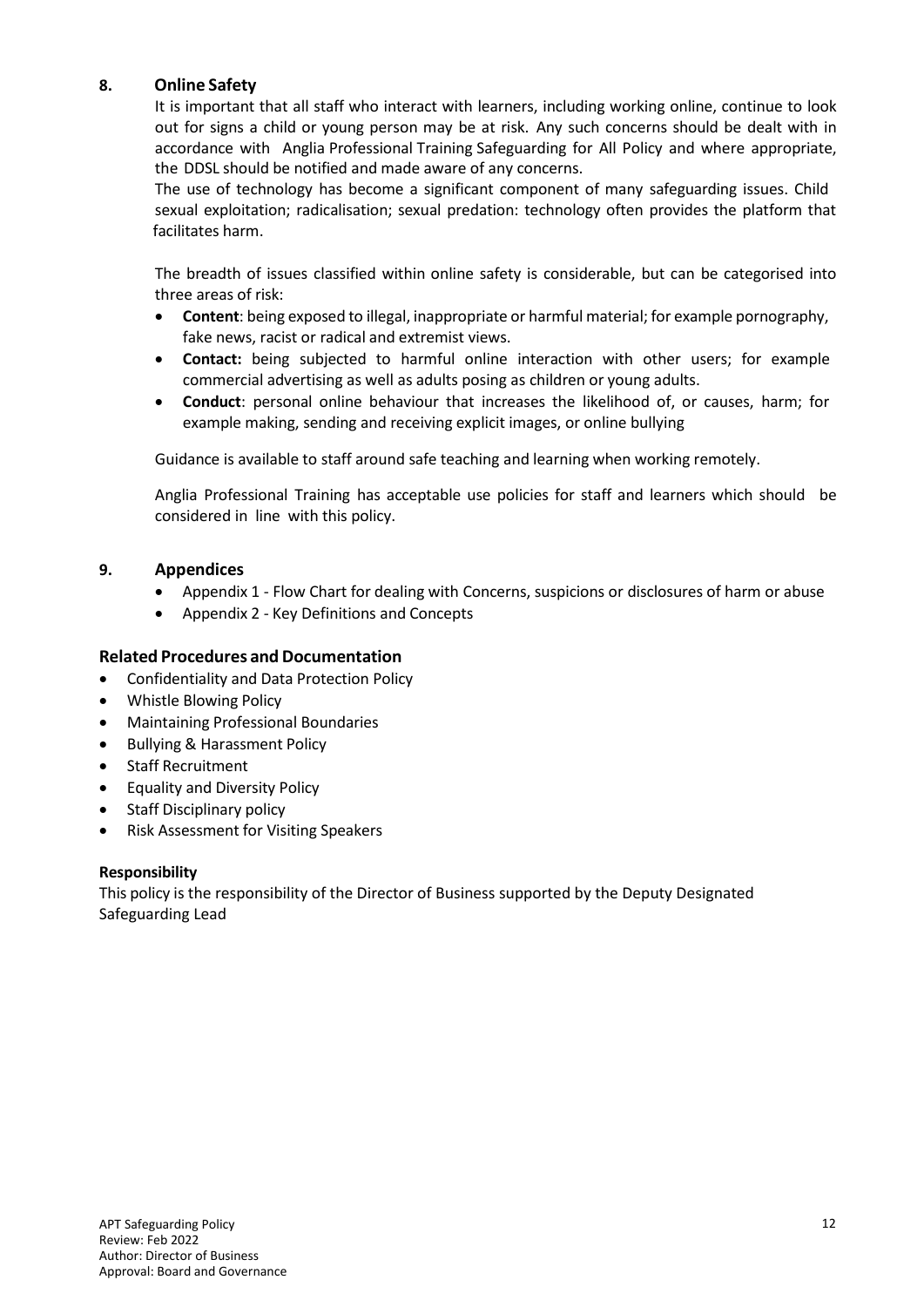# **FLOWCHART: FOR DEALING WITH CONCERNS**

| Member of staff is concerned or receives disclosure or suspects a safeguarding issue                                                                                                                                                                                                              |
|---------------------------------------------------------------------------------------------------------------------------------------------------------------------------------------------------------------------------------------------------------------------------------------------------|
|                                                                                                                                                                                                                                                                                                   |
| <b>RECEIVE</b> – actively listen to the young person or adult at risk, do not ask leading questions<br>RESPOND - reassure the young person or adult at risk that they will be helped and supported. Do not<br>promise confidentiality                                                             |
|                                                                                                                                                                                                                                                                                                   |
| <b>REACT</b> – inform the DSL or DDSL immediately of your concerns. Alternatively<br>use<br>safeguarding@apt4u.training_which emails the DSL.                                                                                                                                                     |
|                                                                                                                                                                                                                                                                                                   |
| Complete the electronic form available on SharePoint with as much detail as you can surrounding the<br>concern.<br>https://forms.gle/k2op6WdTZ1BfQazq6                                                                                                                                            |
|                                                                                                                                                                                                                                                                                                   |
| The DSL or DDSL will discuss the concern and provide advice and support to staff and ensure the<br>learner is supported                                                                                                                                                                           |
|                                                                                                                                                                                                                                                                                                   |
| The DSL or DDSL will act accordingly, investigate and make appropriate interventions. Any external<br>referral e.g. Social Services, Police, Channel will be via the DSL or DDSL. Further external advice may be<br>sought by the DDSL from colleagues at the Local Children's Safeguarding Board |
|                                                                                                                                                                                                                                                                                                   |
| The DDSL or DSL will record events, actions and details of reports made and ensure safe and<br>confidential storage of information                                                                                                                                                                |
|                                                                                                                                                                                                                                                                                                   |
| The DDSL or DSL will liaise with Social Care/Police and other agencies. Relevant staff will be<br>informed of any developments on a 'need to know' basis                                                                                                                                          |
|                                                                                                                                                                                                                                                                                                   |
| The Designated Safeguarding Lead will inform the Governor with safeguarding responsibilities of<br>referrals, issues and outcomes via Corporation reports                                                                                                                                         |

 $\overline{\phantom{a}}$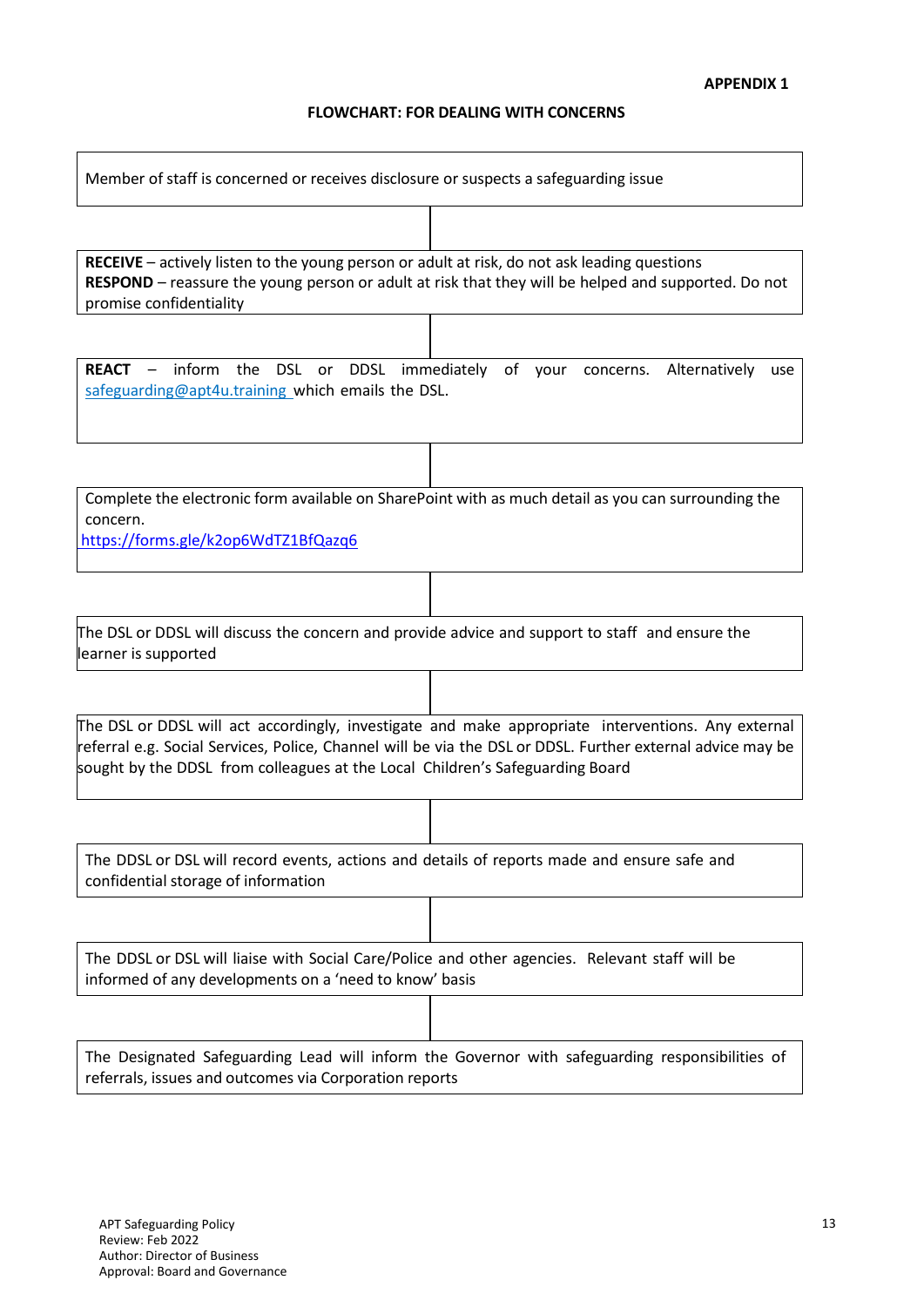# **KEY Definitions**

# **CHILD**

Within the context of this policy a "child" is defined as anyone under the age of 18 (the Children Act 1989, Education Act 2002). Further APT additional duties regarding support, protection and safeguarding also extends to learners within the 14 to 18 age range in addition to infants and young children in its child care provision.

#### **ADULT**

Adult at Risk - It is recognised within this policy that any adult may be vulnerable or become a victim of abuse. Specifically, an "adult at risk" is defined as any person who is 18 years of age or over and has a reduced capacity to give consent to disclosure of abuse allegations or suspicions. As defined by the Law Commission (1995) APT uses the following indicators to identify an adult who is, or may become "at risk" whilst they are registered with APT. The individual:

- Is or may be in need of community care services by reason of mental or other disability, age or illness
- Is or may be unable to take care of himself or herself
- Is unable to protect himself or herself against significant harm or serious exploitation. Whilst not definitive, the main categories of people covered by the definition of "adult at risk" include those who: o have a learning disability
	- o have a physical or sensory impairment
	- o have a mental illness including dementia
	- o are old and frail
	- o are detained in custody or under a probation order
	- $\circ$  are considered vulnerable and who may experience abuse due to problems with alcohol or drugs (or be vulnerable due to other circumstances such as being an asylum seeker)

#### **Children in Need of Protection**

Children in Need of Protection and early help - Some children and young people are in need because they are suffering or likely to suffer "significant harm". Where local authorities believe a young person is suffering, or likely to suffer, significant harm, they have a duty to make enquiries to decide whether they should take action to safeguard or promote the welfare of a young person, this can be done through contacting the early help team (FFAP) to share concerns and ensure the early identification of needs within families.

#### **Children in Need**

Children and young people who are defined as being "in need" under Section 17 of the Children Act 1989, are those whose vulnerability is such that they are unlikely to reach or maintain a satisfactory level of health or development, or their health and development will be significantly impaired, without the provision of service(s). A child with a disability is a Child in Need.

# **Child Sexual Exploitation (CSE)**

CSE occurs where an individual or group takes advantage of an imbalance of power to coerce, manipulate or deceive a child into sexual activity (a) in exchange for something the victim needs or wants, and/or (b) for the financial advantage or increased status of the perpetrator or facilitator. The victim may have been sexually exploited even if the sexual activity appears consensual. CSE does not always involve physical contact; it can also occur through the use of technology. It can include both contact (penetrative and non- penetrative acts) and non-contact sexual activity and may occur without the child or young person's immediate knowledge (e.g. through others copying videos or images they have created and posted on social media). (DoH 2014).

# **Child Criminal Exploitation (CCE)**

CCE is where an individual or group takes advantage of an imbalance of power to coerce, control, manipulate or deceive a child into any criminal activity (a) in exchange forsomething the victim needs or wants, and/or (b) for the financial or other advantage of the perpetrator or facilitator and/or (c) through violence or the threat of violence. The victim may have been criminally exploited even if the activity appears consensual. CCE does not always involve physical contact; it can also occur through the use of technology. CCE can include children being forced to work in cannabisfactories, being coerced into moving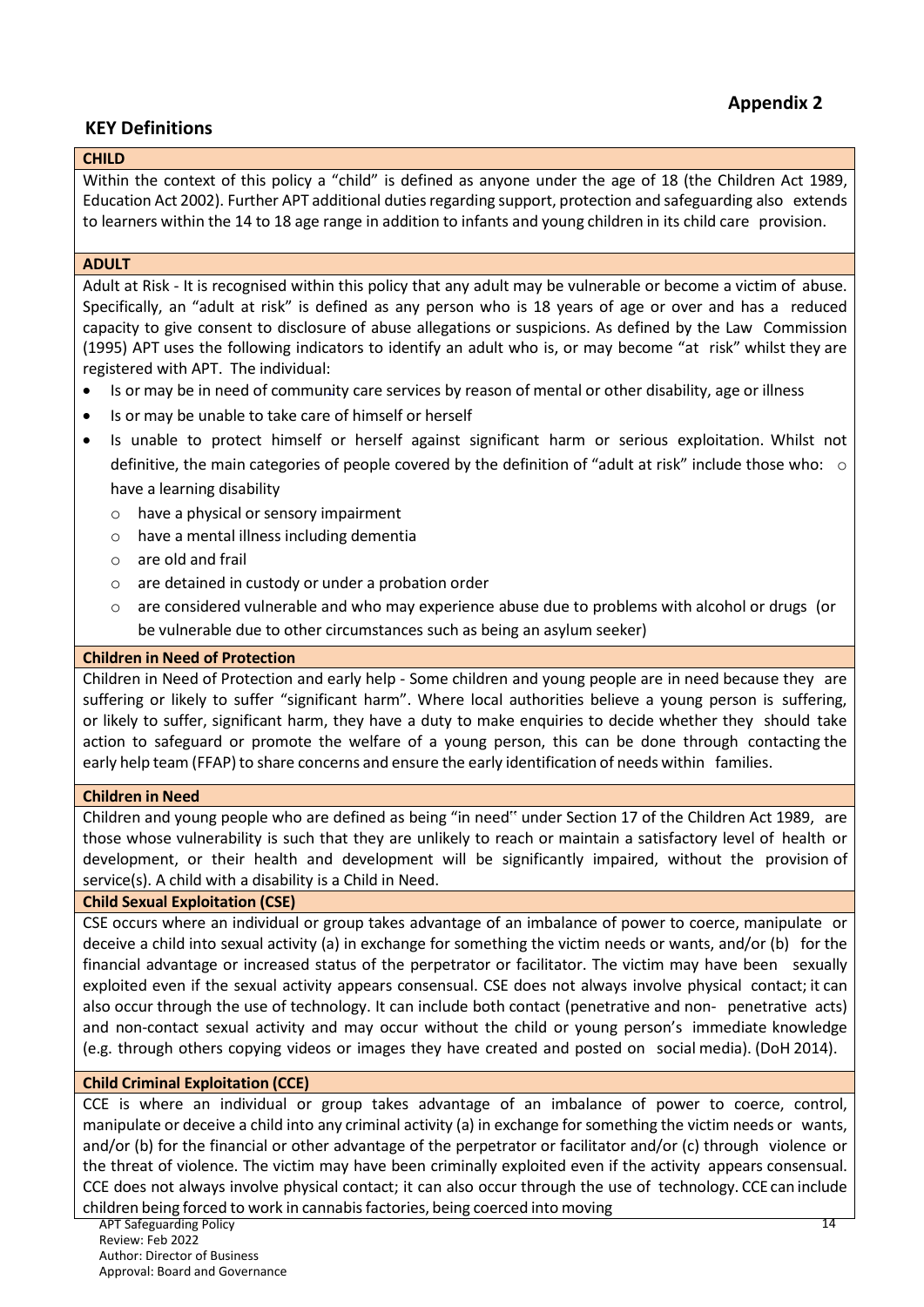drugs or money across the country (county lines), forced to shoplift or pickpocket, or to threaten other young people. Some of the following can be indicators of CCE:

- children who appear with unexplained gifts or new possessions;
- children who associate with other young people involved in exploitation;
- children who suffer from changes in emotional well-being;
- children who misuse drugs and alcohol;
- children who go missing for periods of time or regularly come home late;
- children who regularly miss school or education or do not take part in education.

# **County Lines**

County lines is a term used to describe gangs and organised criminal networks involved in exporting illegal drugs (primarily crack cocaine and heroin) into one or more importing areas [within the UK], using dedicated mobile phone lines or other form of "deal line". Exploitation is an integral part of the county lines offendingmodelwith children andvulnerable adults exploited tomove [and store] drugs andmoney. Offenders will often use coercion, intimidation, violence (including sexual violence) andweaponsto ensure compliance of victims. Children can be targeted and recruited into county lines in a number of locations including schools, further and higher educational institutions, pupil referral units, special educational needs schools, children's homes and care homes. Children are often recruited to move drugs and money between locations and are known to be exposed to techniques such as 'plugging', where drugs are concealed internally to avoid detection. Children can easily become trapped by this type of exploitation as county lines gangs create drug debts and can threaten serious violence and kidnap towards victims (and their families) if they attempt to leave the county lines network.

#### **Extremism**

Extremism is defined by the Crown Prosecution System (CPS) as: "The demonstration of unacceptable behaviour by using any mean or medium to express views, which:

- Encourage, justify or glorify terrorist violence in furtherance of particular beliefs
- Seek to provoke others to terrorist acts
- Encourage other serious criminal activity or seek to provoke others to serious criminal acts
- Foster hatred which might lead to inter-community violence in the UK"

# **Female Genital Mutilation (FGM)**

FGM comprises of all procedures involving partial or total removal of the external female genitalia or other injury to the female genital organs. It is illegal in the UK and a form of child abuse with long-lasting harmful consequences.

Section 5B of the Female Genital Mutilation Act 2003 (as inserted by Section 74 of the Serious Crime Act 2015) places a statutory duty upon teachers along with regulated health and social care professionals in England and Wales, to report to the police where they discover (either through disclosure by the victim or visual evidence) that FGM appears to have been carried out on a girl under 18. Teachers must personally report to the Police, cases where they discover that an act of FGM appears to have been carried out. As per the requirements set out in 'Keeping Children Safety in Education 2016' teachers who fail to report such cases will face disciplinary action.

#### **Forced Marriage**

Forcing a person into a marriage is a crime in England and Wales. A forced marriage is one entered into without the full and free consent of one or both parties and where violence, threats or any other form of coercion is used to cause a person to enter into a marriage. A lack of full and free consent can be where a person does not consent or where they cannot consent (if they have learning difficulties, for example). In addition, some communities use religion and culture as a way to coerce a person into marriage.

#### **Honour-Based Abuse**

So-called 'honour-based' abuse (HBA) encompasses crimes which have been committed to protect or defend the honour of the family and/or the community, including Female Genital Mutilation (FGM), forced marriage and practices such as breast ironing. All forms of HBA are abuse (regardless of motivation) and should be handled as such. If in any doubt, staff should speak to the learners.

#### **Radicalisation**

Children are vulnerable to extremist ideology and radicalisation. Similar to protecting children from other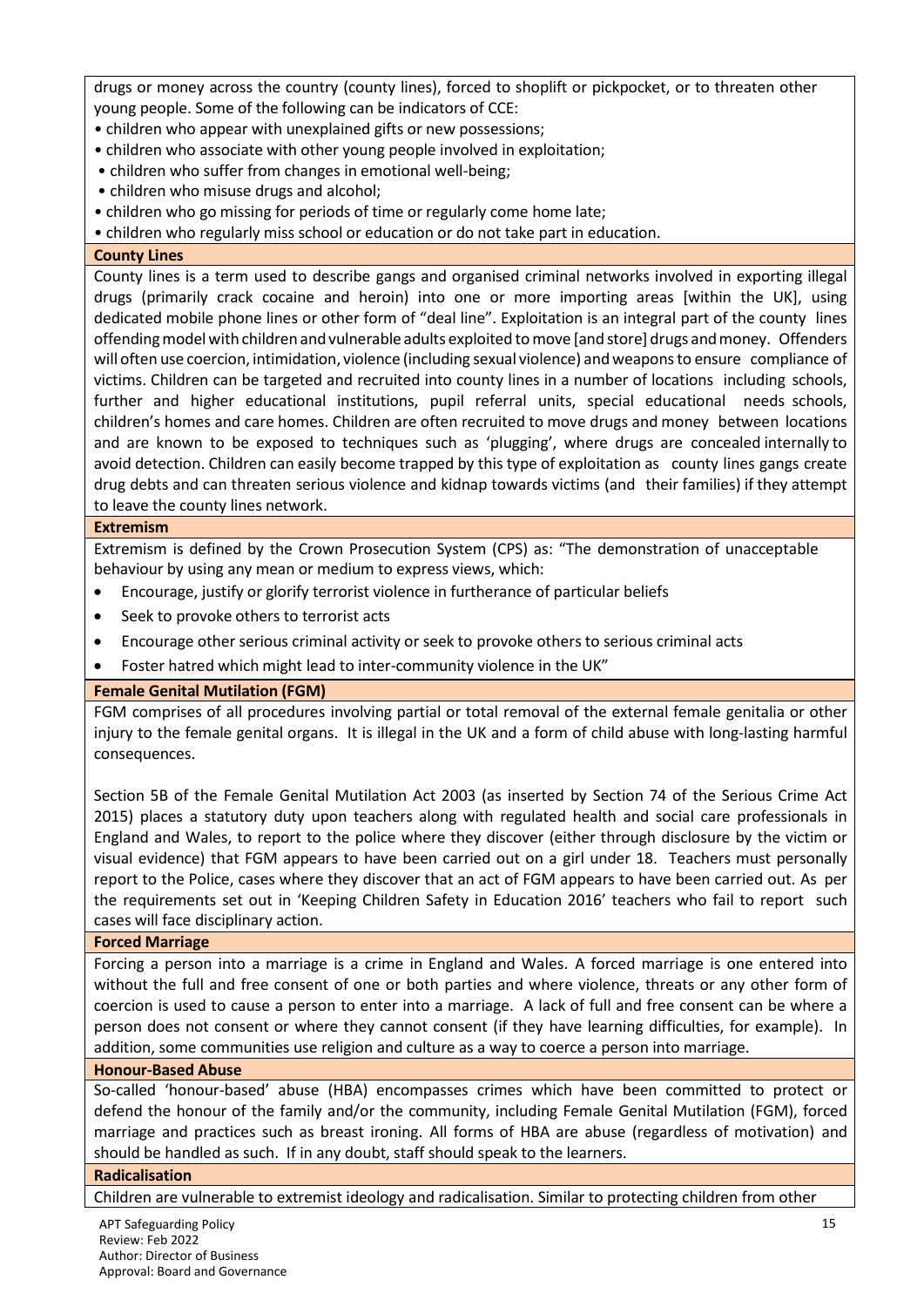forms of harms and abuse, protecting children from this risk should be a part of a schools' or colleges' safeguarding approach.

- Extremism is the vocal or active opposition to our fundamental values, including democracy, the rule of law, individual liberty and the mutual respect and tolerance of different faiths and beliefs. This also includes calling for the death of members of the armed forces.
- Radicalisation refers to the process by which a person comes to support terrorism and extremist ideologies associated with terrorist groups.
- Terrorism is an action that endangers or causes serious violence to a person/people; causes serious damage to property; or seriously interferes or disrupts an electronic system. The use or threat must be designed to influence the government or to intimidate the public and is made for the purpose of advancing a political, religious or ideological cause.

# **Safeguarding and Child Protection**

These terms are used interchangeably, and they have different meanings. Safeguarding is what we do for all children and young people, whilst Child Protection refers to the procedures we use for children and young people at risk of significant harm or who have been harmed.

Where local authorities believe a young person is suffering, or likely to suffer significant harm, they have a duty to make enquiries to decide whether they should take action to safeguard or promote the welfare of a young person.

# **Significant Harm**

The concept of significant harm is the threshold that justifies compulsory intervention into family life in the best interests of the child or young person and gives local authorities a duty to make enquires as to whether to take action (Section 47, Children Act 1989) to safeguard or promote the welfare of a young person who is suffering, or likely to suffer significant harm. The Act also gives powers to the Police to take emergency action to protect a young person from significant harm.

# **Vulnerable Adult**

A vulnerable adult definition used is: 'A person aged 18 or over who is or may be in need of community care services by reason of mental or other disability, age or illness and who is or may be unable to take care of him/herself, or unable to protect him/herself against significant harm or exploitation.'

- Receives personal care, or nursing, or support to live independently in their own home or in a care home
- Receives any health or social services support
- Has substantial learning or physical disability
- Has a physical or mental illness, chronic or otherwise, including addiction to alcohol or drugs
- Has a substantial reduction in physical or mental capacity due to advanced age or illness.

# **Serious Violence**

All staff should be aware of indicators, which may signal that children are at risk from, or are involved with serious violent crime. These may include increased absence from school, a change in friendships or relationships with older individuals or groups, a significant decline in performance, signs of self-harm or a significant change in wellbeing, or signs of assault or unexplained injuries. Unexplained gifts or new possessions could also indicate that children have been approached by, or are involved with, individuals associated with criminal networks or gangs.

**Types of Abuse and how to recognise signs**

The following explanations of possible signs of abuse are taken from Working Together to Safeguard Children.

Lists of signs and symptoms cannot provide a definitive diagnosis of abuse and many children or young people at some time of their life may exhibit one or maybe more of them. However, such signs and symptoms may suggest abuse if a young person exhibits either several of them, perhaps within a short space of time, or an extreme form of a particular symptom, or if a pattern of signs and symptoms emerges.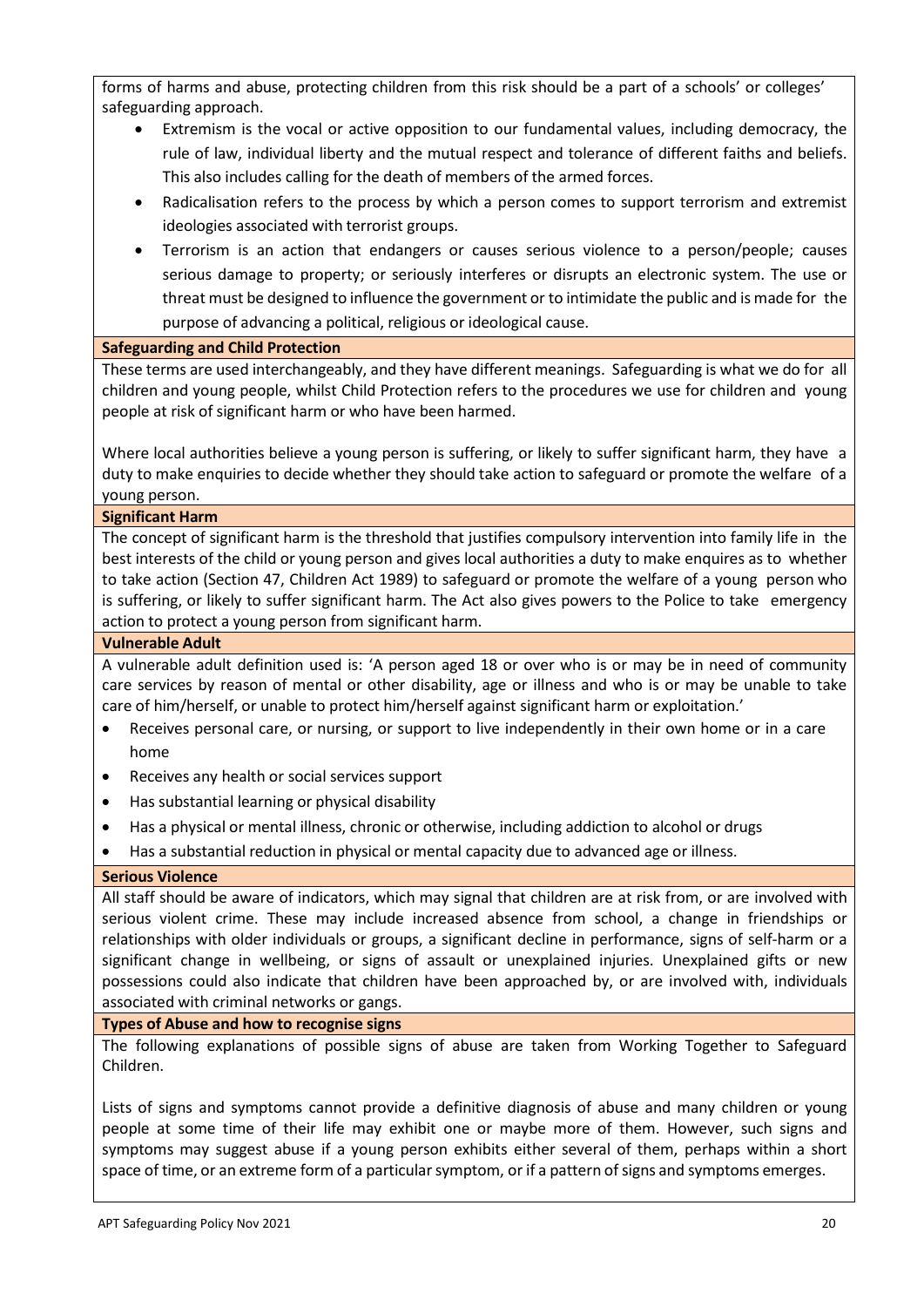It is important that practitioners are aware of the signs and symptoms and, whilst they may be indicative of some other problem or issue, the possibility that the young person is being abused should not be discounted. Any concern about a young person who is showing signs of abuse or of being at risk of abuse should be followed up with the learners.

# **Domestic Abuse**

The cross-government definition of domestic violence and abuse is: any incident or pattern of incidents of controlling, coercive, threatening behaviour, violence or abuse between those aged 16 or over who are, or have been, intimate partners or family members regardless of gender or sexuality. The abuse can encompass, but is not limited to: psychological; physical; sexual; financial; and emotional. All children can witness and be adversely affected by domestic abuse when they witness it at home and/or suffer it in an intimate personal relationship. Exposure to domestic abuse and/or violence can have a serious, long lasting emotional and psychological impact on children. In some cases, a child may blame themselves for the abuse or may have had to leave the family home as a result.

# **Physical Abuse**

May involve hitting, shaking, throwing, poisoning, burning or scalding, drowning, suffocating, or otherwise causing physical harm to a child. Physical harm may also be caused when a parent or carer fabricates the symptoms of, or deliberately induces, illness in a child.

# Possible Signs

- Bruises and scratches to face and head
- Pinch bruises or bite bruises
- Bruising around both eyes simultaneously
- Torn frenulum (skin linking upper jaw and lip)
- Fingertip bruising on front and back of chest (gripping)
- Finger or hand marks on any part of the body
- Ligature marks on either neck, arms or legs
- Cigarette burns
- Linear or shaped burns or bruises (e.g. iron/radiator)
- 'Non-cascade' scalds
- Head injury, may be no outward sign of injury
- Poisoning
- Bald patches
- Recurrent unexplained/untreated injuries or lingering illness

# Possible Behaviour

- Explanation inconsistent with injury
- Refusal to discuss injuries
- Fear of going home or parents being contacted
- Arms and legs kept covered in hot weather or fear undressing
- Frozen watchfulness/cowering/flinching at sudden movements
- Withdrawal from physical contact
- Fear of medical help
- Admission of excessive punishment
- Running away
- Self-destructive tendencies

# **Emotional Abuse**

Is the persistent emotional maltreatment of a child such as to cause severe and persistent adverse effects on the child's emotional development? It may involve conveying to children that they are worthless or unloved, inadequate, or valued only insofar as they meet the needs of another person. It may include not giving the child opportunities to express their views, deliberately silencing them or 'making fun' of what they say or how they communicate.

It may feature age or developmentally inappropriate expectations being imposed on children. These may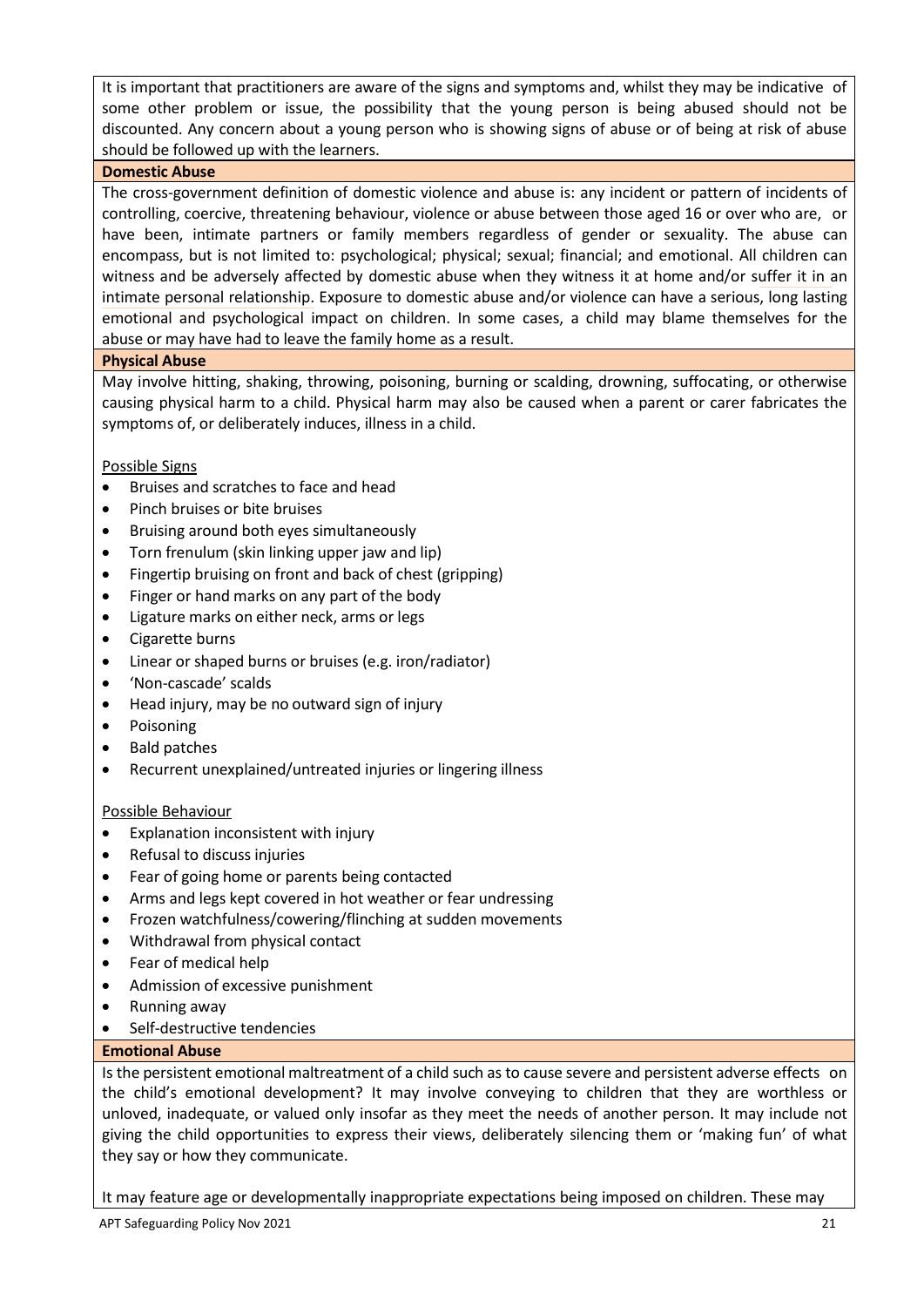include interactions that are beyond the child's developmental capability, as well as overprotection and limitation of exploration and learning, or preventing the child participating in normal social interaction. It may involve seeing or hearing the ill-treatment of another. It may involve serious bullying (including cyber bullying) causing children frequently to feel frightened or in danger, or the exploitation or corruption of children. Some level of emotional abuse is involved in all types of maltreatment of a child, though it may occur alone.

Possible Signs

- Speech delay, poor verbal ability, lack of communication skills
- Bed wetting, soiling (without physical cause)
- Lack of concentration, learning problems
- Unreasonable fear of new situations
- Eating disorders (over eating and under eating)
- Inappropriate emotional responses to stressful situations
- Low self-esteem
- Self-mutilation
- Alcohol, drugs, solvent misuse

#### Possible Behaviour

- Over reaction to mistakes
- Obsessive behaviour (e.g. rocking, twisting hair, sucking thumb)
- Withdrawal from relationships with other children
- Fear of parents being contacted
- Extremes of passivity or aggression
- **•** Attention seeking
- Chronic running away
- Compulsive stealing, scavenging for food or clothes
- Impaired capacity to enjoy life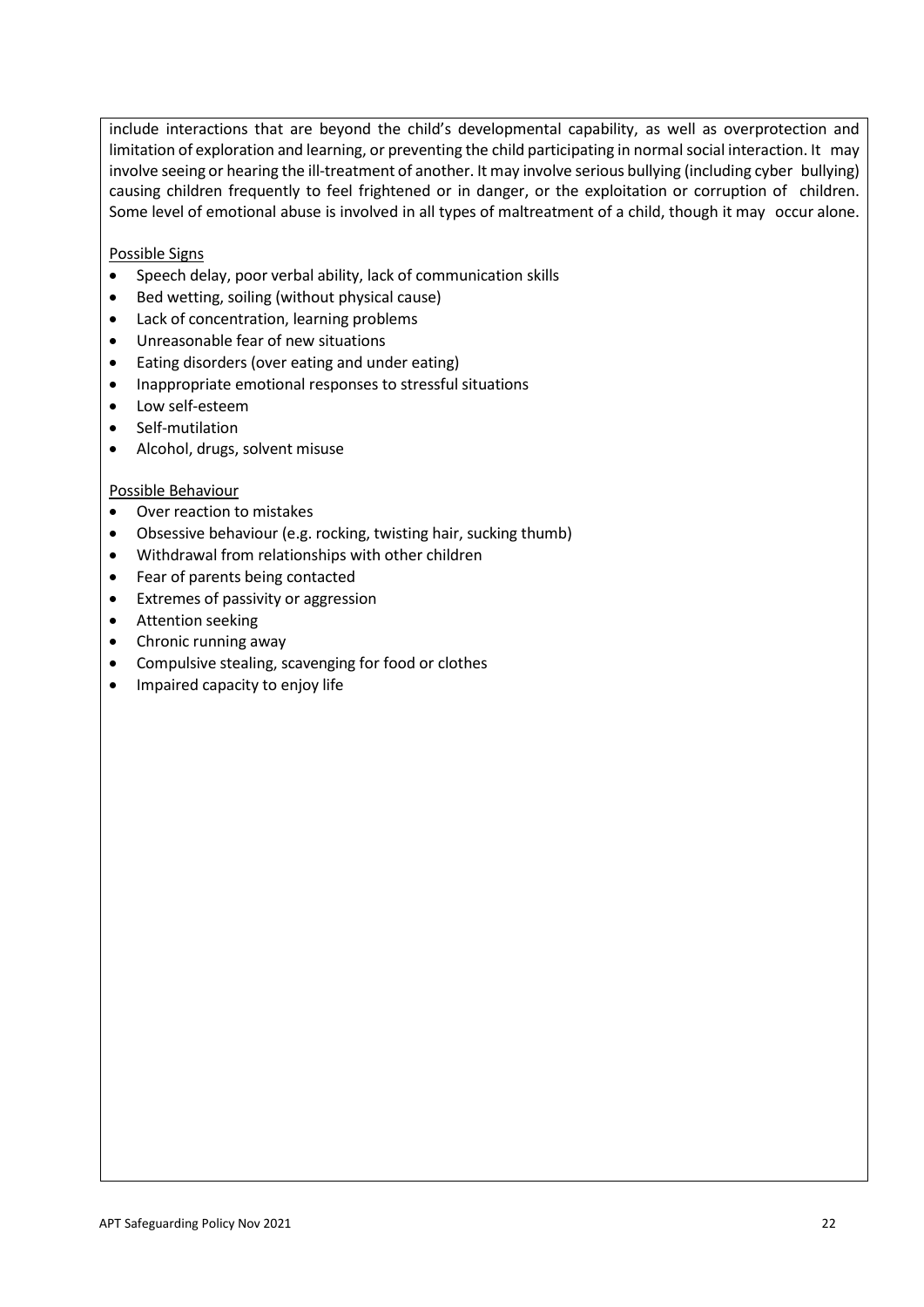#### **Neglect**

Is the persistent failure to meet a child's basic physical and/or psychological need, likely to result in a serious impairment of the child's health or development? Neglect may occur during pregnancy as a result of maternal substance abuse. Once a child is born, neglect may involve a parent or carer failing to:

- Provide adequate food, clothing and shelter (including exclusion from home or abandonment)
- Protect a child from physical harm and external harm or danger
- Ensure adequate supervision (including the use of inadequate care-givers)
- Ensure access to appropriate medical care or treatment
- It may also include neglect or, or unresponsiveness to a child's basic emotional needs.

# Possible Signs

- Unkempt appearance, poor personal hygiene
- Poor skin/hair condition
- Drop through height/weight centiles
- Small stature (where not a family characteristic)
- Constant tiredness
- Repeated accidents
- Untreated medical conditions
- Inappropriate clothing
- Constant hunger
- **•** Frequent lateness, or non-attendance at school
- Accidental self-poisoning

#### Possible Behaviour

- Chronic running away
- Compulsive stealing
- Scavenging of food and clothes
- Low self-esteem
- Neurotic behaviour (e.g. rocking, thumb sucking, hair twisting)
- Inability to make social relationships
- Tendency to destroy things

# **Upskirting**

The Voyeurism (Offences) Act, which is commonly known as the Upskirting Act, came into force on 12 April 2019. 'Upskirting' is where someone takes a picture under a person's clothing (not necessarily a skirt) without their permission and or knowledge, with the intention of viewing their genitals or buttocks (with or without underwear) to obtain sexual gratification, or cause the victim humiliation, distress or alarm. It is a criminal offence. Anyone of any gender, can be a victim.